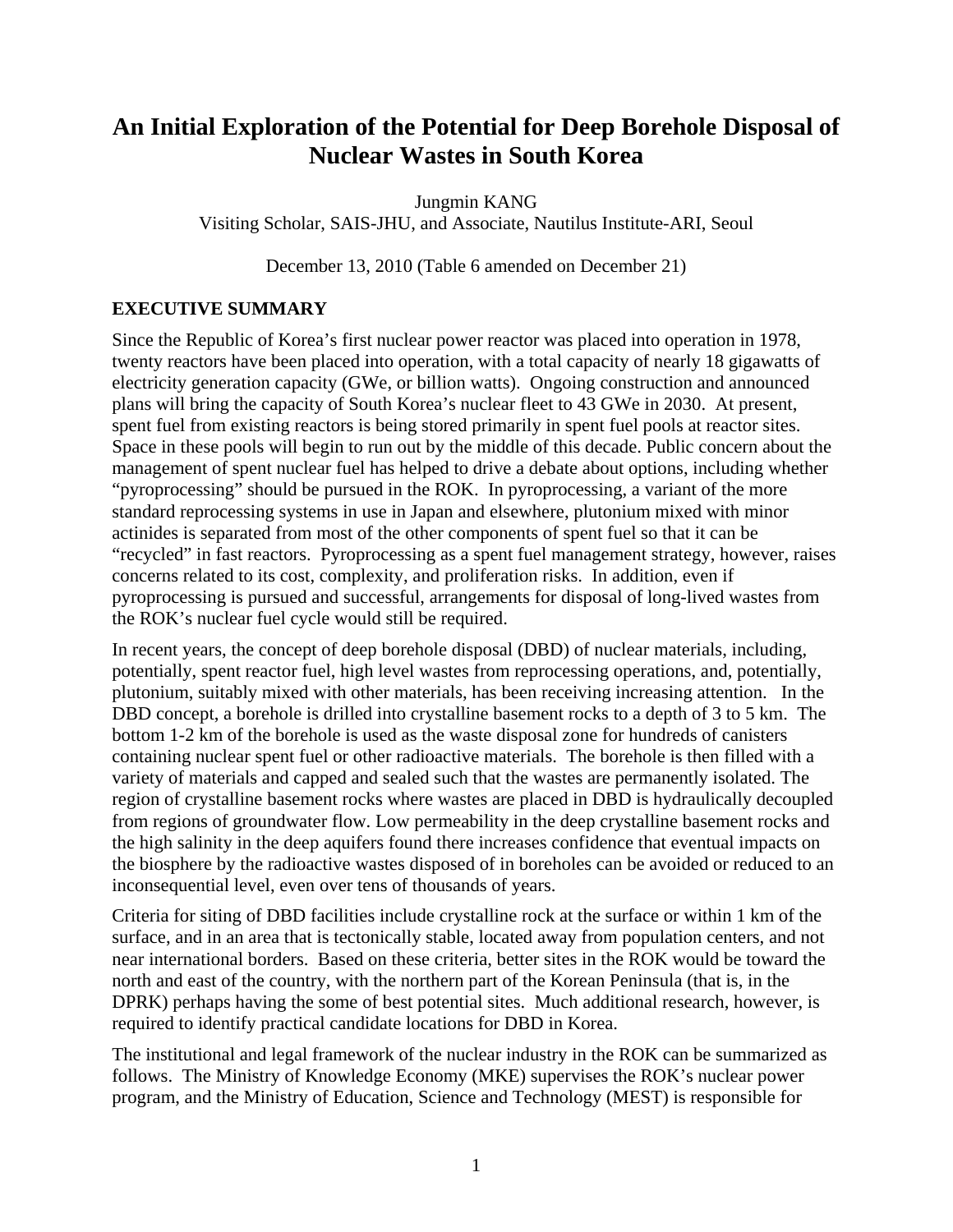nuclear safety regulations including the licensing of nuclear facilities. The Atomic Energy Committee (AEC) under the jurisdiction of the Prime Minister is the supreme organization for decision-making on national nuclear policies. The Nuclear Safety Commission (NSC) under the jurisdiction of MEST is responsible for matters concerning the safety of nuclear facilities and radioactive waste management. Key ROK National laws related to spent fuel and radioactive waste management are the Atomic Energy Act (AEA) and the Radioactive Waste Management Act (RWMA). A conceptual design for a mined repository for nuclear materials in Korea has been developed by the Korea Atomic Research Institute (KAERI). KAERI's conceptual geologic repository is designed to be located in granite rocks at depth of 500 m, but a specific repository site has not yet been chosen. Some of the work done in designing and researching this repository concept may be relevant to the further exploration of the DBD concept in the ROK.

As of the end of 2008, 4,866 tons of spent pressurized water reactor (PWR) fuel and 6,082 tons of spent heavy water reactor (HWR) fuel were stored in the spent fuel storage facilities at South Korea's four NPP sites. Based on current plans for ROK reactor deployment, this study estimates that approximately 51,000 tons of spent PWR fuel and 20,000 tons of spent HWR fuel will be generated over the entire lifetimes of the 35 PWR and 4 HWR units that will be deployed by 2030. With these volumes as a starting point, and assuming that spent fuel must cool for 30 years before being placed in deep boreholes, it is estimated—very roughly—that the cumulative cost of for DBD disposal of the ROK's suitably cooled spent fuel would be in the range of about \$4 to \$9 billion from 2030 through 2050. Put into perspective, this cost amounts to about \$0.001 to \$0.002 per kWh of electricity generated in nuclear power plants in the ROK through 2020.

Considering its potential safety superiority compared with normal geologic disposal, deep borehole disposal could be an alternative that proves more acceptable to local communities for the eventual disposal of spent fuel and/or HLW in South Korea. The ROK's involvement in international cooperation on DBD development for nuclear waste disposal is a possibility, particularly if the concept earns favorable public opinion, and if the United States and Japan are seen by ROK officials to be cooperating on DBD development as well.

Further study needs to be done to identify relevant technical issues, as well as to obtain comprehensive public and local opinions on the deep borehole disposal possibility for the ROK

# **INTRODUCTION**

South Korea's first commercial nuclear power reactor was placed into operation in 1978. Today, the Republic of Korea (ROK) has twenty reactors in operation: 16 pressurized-water reactors (PWRs) with a total electric generating capacity of 15 billion watts (GWe) and 4 CANDU heavy-water reactors (HWRs) with a combined electric-power-generation capacity of 2.8 GWe. An additional 8 PWRs (with a total capacity of 9.6 GWe) are under construction to be put into operation by 2016 and plans have been announced to build 11 additional PWRs (15.4 GWe) by 2030.<sup>[1](#page-1-0)</sup> That will bring South Korea's total nuclear generating capacity up to 43 GWe.

As in other countries with nuclear power plants, South Korea's public has concerns about the management of radioactive waste. As the available space in-reactor storage pools become

<span id="page-1-0"></span> $\overline{a}$ <sup>1</sup> National Energy Committee, *The 1st National Energy Basic Plan (2008-2030)*, August 2008 (Korean). Includes 4 PWRs (5.6 GWe) to be brought into operation between 2017 and 2021, Ministry of Knowledge Economy, *The 4th Basic Plan of Long-Term Electricity Supply and Demand (2008 ~ 2022)*, December 2008.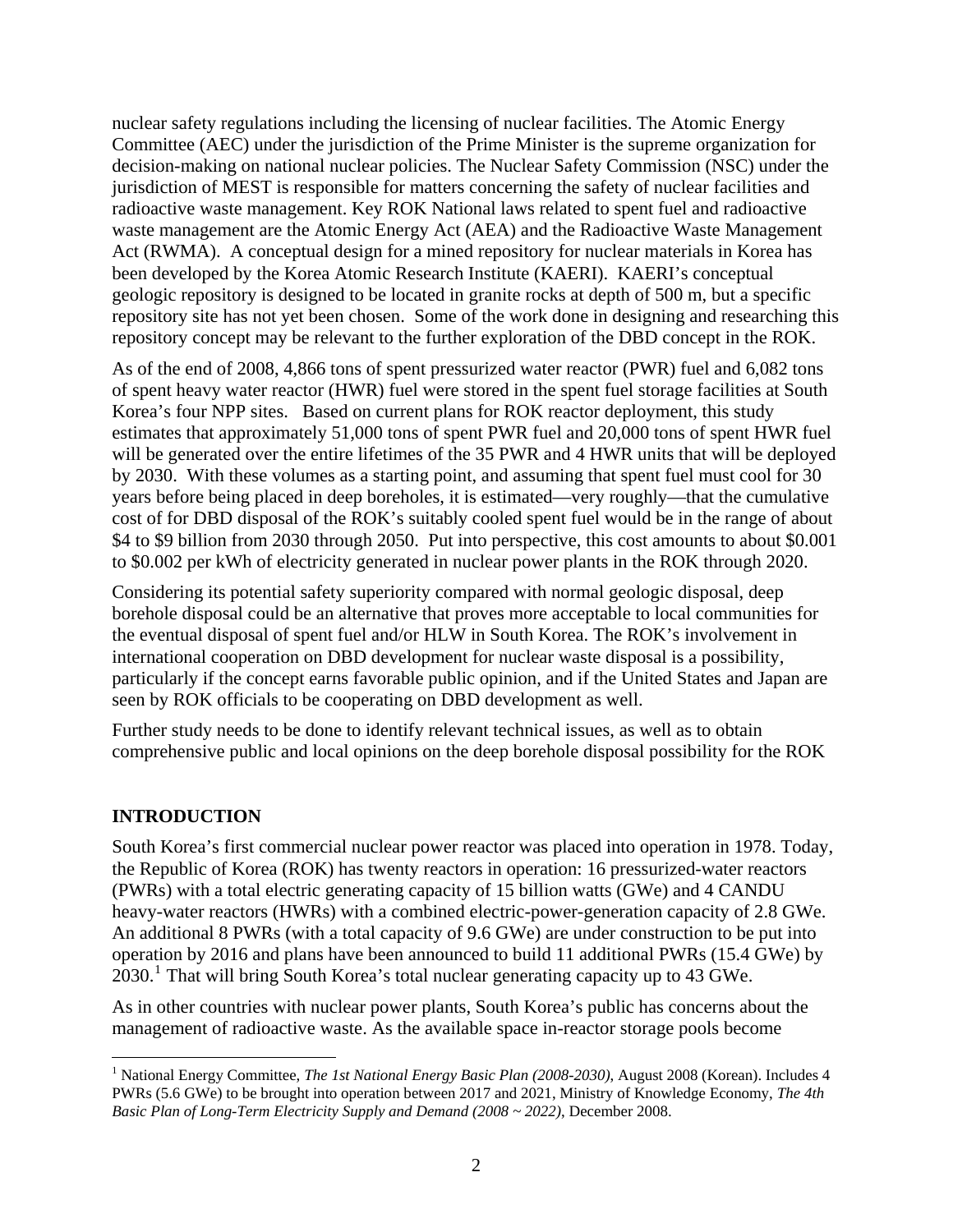saturated with irradiated fuel assemblies, spent fuel management has become a hot issue. Korea Hydro and Nuclear Power (KHNP), South Korea's nuclear utility, has asserted that its nuclear power plants will begin to run out of spent-fuel storage capacity in  $2016$  $2016$ <sup>2</sup>

At the moment, South Korea's debate regarding "back-end" nuclear fuel cycle issues (spent fuel management) is focused on "pyroprocessing," driven by the Korean Atomic Energy Research Institute (KAERI). This is partially because Japan has established its own spent fuel reprocessing capacity, and because, although a reprocessing plant could not be put into operation by the time that the PWR spent fuel pools begin to fill up, the expectation that the fuel will be reprocessed could provide a justification for establishing central storage for spent fuel near the site where the reprocessing plant would be built. Whether or not it pursues reprocessing, South Korea needs sites to accommodate geological repositories for its spent fuel and/or for the high level wastes (HLW) produced during reprocessing.

The deep borehole disposal concept has been recently receiving global attention due to its potential technical and cost advantages when compared with "normal" geologic disposal. The deep borehole concept involves drilling into crystalline basement rocks to a depth of 3 to 5-km, then placing waste canisters in the bottom 1-2 kilometers of the boreholes and capping the borehole such that the wastes are permanently isolated..

This report briefly explores the concept of using deep borehole disposal in South Korea. It begins with a review of international experience to date in evaluating the prospects of deep borehole disposal of nuclear wastes, then provides an initial review of the geologic suitability of the technology for Korea. The paper offers a review of the institutions, laws, and practices related to spent fuel management in the ROK, and offers tentative conclusions as to the applicability of deep borehole disposal for the nation and the Korean Peninsula.

## **DEEP BOREHOLE DISPOSAL (DBD)**

## **History of DBD**

 $\overline{a}$ 

Although US evaluation of DBD began in the  $1950s<sup>3</sup>$  $1950s<sup>3</sup>$  $1950s<sup>3</sup>$  more recent studies, beginning in the 1990s, have been more significant. A recent MIT study summarized principal earlier studies on DBD as shown in Table 1.<sup>[4](#page-2-2)</sup> A 2003 MIT report recommended that DBD for spent fuel had the potential to significantly reduce risk compared to mined repositories, leading to an on-going project by the joint Sandia National Labs and MIT group to explore DBD as a possible alternative to the (developed but not completed, and recently cancelled) mined repository at Yucca Mountain, in Nevada.<sup>[5](#page-2-3)</sup>

<span id="page-2-0"></span><sup>2</sup> Ki-Chul Park, "Status and Prospect of Spent Fuel Management in South Korea," *Nuclear Industry*, August 2008 (Korean).

<span id="page-2-1"></span> $3$  Peter Swift, "Goals for a Deep Borehole Disposal Workshop," SNL-MIT Workshop on Deep Borehole Disposal, Washington, DC, March 15, 2010. Available in

www.mkg.se/uploads/SNL\_MIT\_borehole\_workshop\_report\_final\_100507.pdf.

<span id="page-2-2"></span><sup>4</sup> Benyamin Sapiie and Michael J. Driscoll, *A Review of Geology-Related Aspects of Deep Borehole Disposal of Nuclear Wastes: For the MIT Study on The Future of the Nuclear Fuel Cycle*, MIT-NFC-TR-109, August 2009.

<span id="page-2-3"></span>Fergus Gibb, "Deep borehole disposal (DBD) methods," *Nuclear Engineering International*, 25 March 2010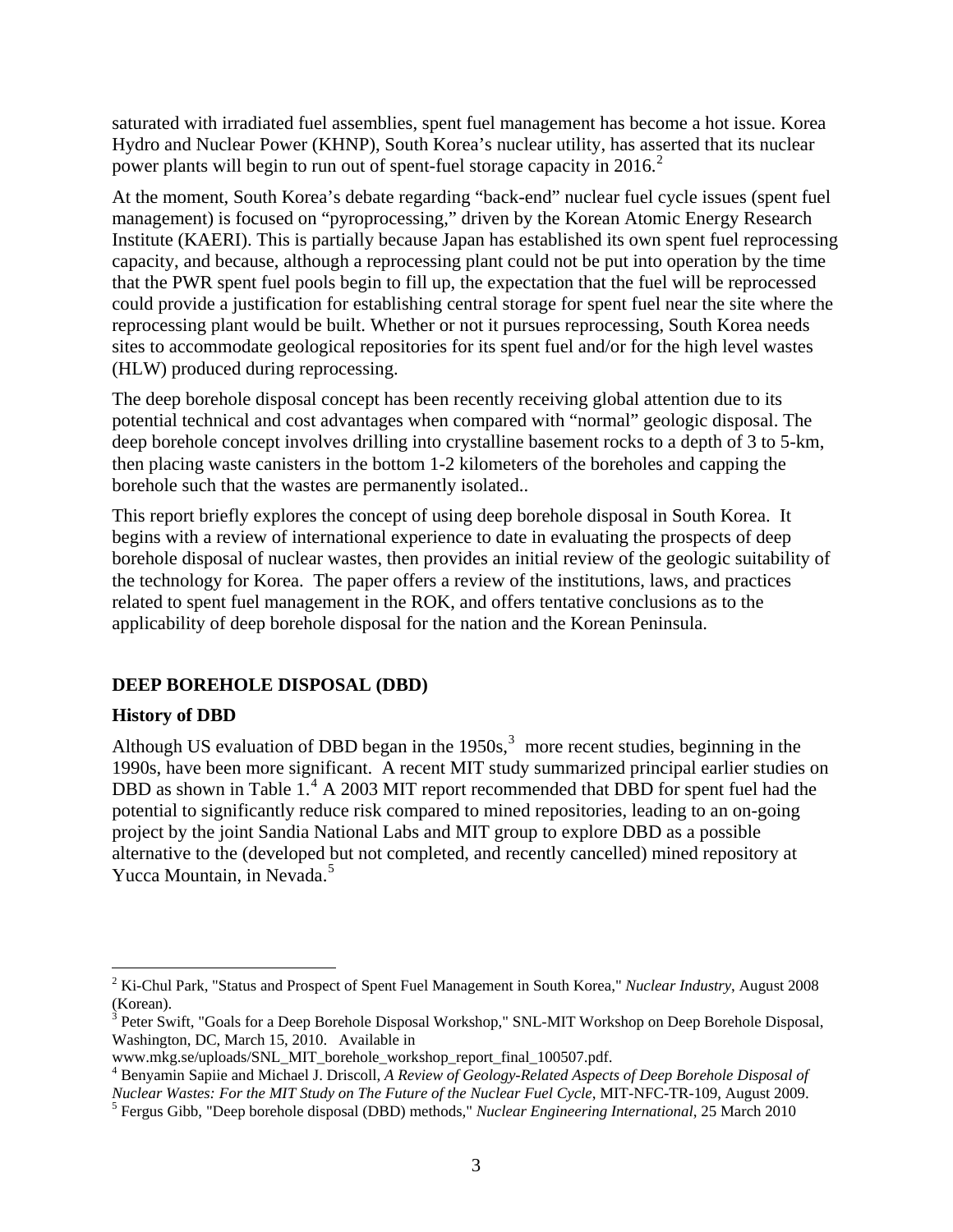| Proponent<br>(Vintage)                         | MIT<br>Kuo<br>(1995 | MIT<br>Hoag<br>(2006) | MIT<br>(2009)                   | <b>LLNL</b><br>(1996) | UK<br>(2008)        | SKB<br>(1989)                   | Aust-<br>ralia<br>(2001) | Woodward-<br>Clyde<br>(1983)         |
|------------------------------------------------|---------------------|-----------------------|---------------------------------|-----------------------|---------------------|---------------------------------|--------------------------|--------------------------------------|
| <b>Total Depth</b><br>(Waste fill<br>Length) m | 2250<br>(1250)      | 4000<br>(2000)        | 3000<br>(1000)                  | 4000<br>(2000)        | 4000<br>(1000)      | 4000<br>(2000)                  | 4000<br>(2500)           | 6000<br>(3000)                       |
| Hole<br><b>Bottom</b><br>ID<br>(Casing ID)     | 50.8<br>(45)        | 50.8<br>(38.7)        | 50.8<br>(38.7)                  | 66                    | 80                  | 80<br>(60)                      | 120                      | 50.8                                 |
| Waste<br>Type                                  | Spent<br>Fuel       | Spent<br>Fuel         | Spent or<br>Reprocessed<br>Fuel | Pu                    | Fuel<br>ΟT<br>Glass | Spent<br>Fuel                   | <b>SYNROC</b>            | <b>Spent Fuel</b><br>ΟT<br>Processed |
| Canister<br>Capacity                           | <b>PWR</b><br>Assy. | PWR<br>Assy.          | 1 PWR<br>Assy.                  | $-6$<br>kg/m          | $-2$<br>kW/m        | 4 BWR<br>ΟT<br>1 PWR &<br>2 BWR | $-1.5$<br>kW/m           | 3 PWR<br>ΟT<br>1 PWR                 |
| Hole-to-<br>Hole<br>Spacing, m                 | 96 m                | 100                   | 200                             | Only<br>4 Holes       | 100                 | 500                             | 6000                     | 180-<br>800                          |
|                                                |                     |                       |                                 |                       |                     |                                 |                          |                                      |
| References                                     | $(K-1)$             | $(H-1)$               | This Rept.                      | $(W-1)$               | $(G-1)$             | $(S-1)$                         | $(S-2)$                  | $(0-1)$                              |

**Table 1: Summary Comparison of Deep Borehole Concepts** 

References for Table 1.1:

(K-1) W.-S. Kuo, M. J. Driscoll, J. W. Tester, "Re-evaluation of the Deep-Drillhole Concept for Disposing of High-Level Nuclear Wastes," Nuclear Science Journal, Vol. 32 No. 3, June 1995 (H-1) C. I. Hoag, "Canister Design for Deep Borehole Disposal of Nuclear Waste," SM Thesis, MIT Dept. of Nucl. Sci. & Eng., May 2006

(G-1) F. G. F. Gibb et al., "A Model for Heat Flow in Deep Borehole Disposal of High-Level Nuclear Waste, " Journal of Geophysical Research, Vol. 113, 2008

(S-1) SKB Technical Report 89-39, "Storage of Nuclear Waste in Very Deep Boreholes," Dec. 1989

(W-1) A. M. Wijesinghe, "Alternative Technical Summary Report for Immobilized Disposition in Deep Boreholes," UCRL-LR-121736, Aug. 23, 1996

(S-2) G. D. Sizgek, "Thermal Considerations in a Very Deep Borehole Nuclear Waste Repository for SYNROC," Mat. Res. Soc. Symp. Proc., Vol. 663, 2001

(O-1) ONWI-226, "Very Deep Hole Systems Engineering Studies," Technical Report, Woodward-Clyde Consultants, Dec. 1983

#### **Concept of DBD**

 $\overline{a}$ 

In the DBD concept, a borehole is drilled in crystalline basement rocks to a depth on the order of 5 km. The bottom 1-2 km of the borehole is used as the waste disposal zone, which might hold 200-400 canisters, as shown in Figures 1 and  $2<sup>6</sup>$  $2<sup>6</sup>$  $2<sup>6</sup>$  Figure 1 implies that the region of crystalline basement rocks is hydraulically decoupled from regions of groundwater flow. As shown in Figure 2, one such borehole, for example, could hold about 100-200 tonnes heavy-metal (tHM) of pressurized water reactors (PWRs) spent fuel.

<span id="page-3-0"></span><sup>6</sup> Patrick V. Brady et al., *Deep Borehole Disposal of High-Level Radioactive Waste*, SAND2009-4401, August 2009; N. Chapman and F. Gibb, "A truly final waste management solution," *Radwaste Solutions* 10/4, p.26-37 (2003); Michael J. Driscoll, "A Case for Disposal of Nuclear Waste in Deep Boreholes," SNL-MIT Workshop on Deep Borehole Disposal, Washington, DC, March 15, 2010.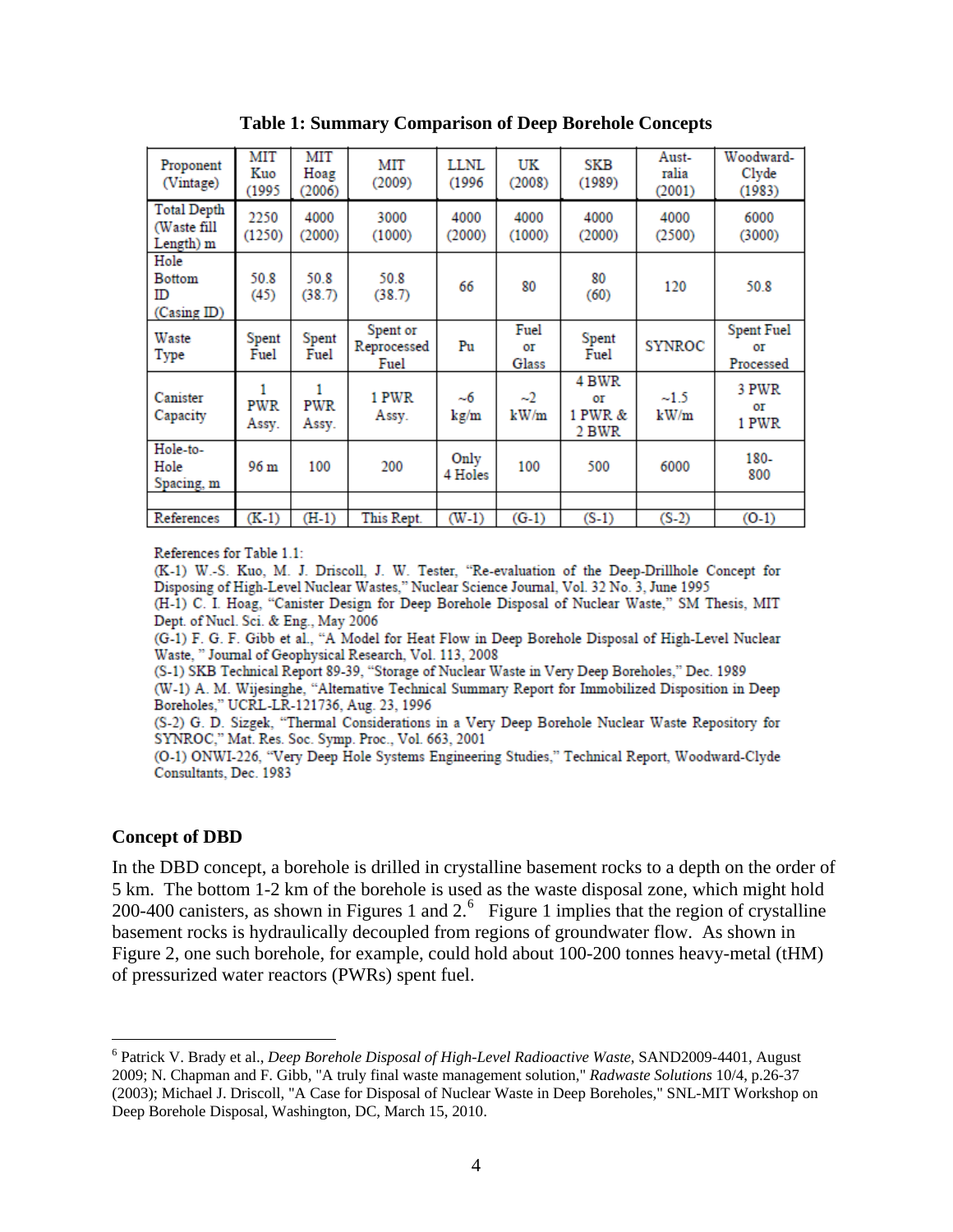

**Figure 1: Conceptual Model for Deep Borehole Disposal** 

DBD would have potential advantages over normal geologic disposal, as it would place waste canisters at greater depths with less dynamic hydro-geological conditions, which increases confidence that eventual impacts on the biosphere by the radioactive waste can be avoided or substantially reduced. Low permeability in the deep crystalline basement rocks and the high salinity in the deep aquifers found there suggest that the chances of interaction of wastes with groundwater should be minimal. Crystalline basement rocks are relatively common at depths of 2 km to 5 km in many countries, leading to wider availability of suitable sites for DBD. In addition to greater safety through better isolation of wastes from the biosphere, greater security against terrorist diversion of wastes disposed of in DBD and better cost-effectiveness would be additional potential benefits.<sup>[7](#page-4-0)</sup>

<span id="page-4-0"></span><sup>7</sup> Bill W. Arnold et al., "Into the deep," *Nuclear Engineering International*, 25 March 2010; Gibb, F.G.F., Taylor, K.J. and Burakov, B.E. "The 'granite encapsulation' route to the safe disposal of Pu and other actinide," *Journal of Nuclear Materials*, Volume 374 (3), p.364 – 369 (2008). As shown in Figure 2, the waste at the bottom of the borehole would be protected by 3-4 km of clay and concrete plugs and backfill, requiring a major drilling operation to penetrate to where the wastes have been buried, and making it highly unlikely that a terrorist group could access the wastes undetected.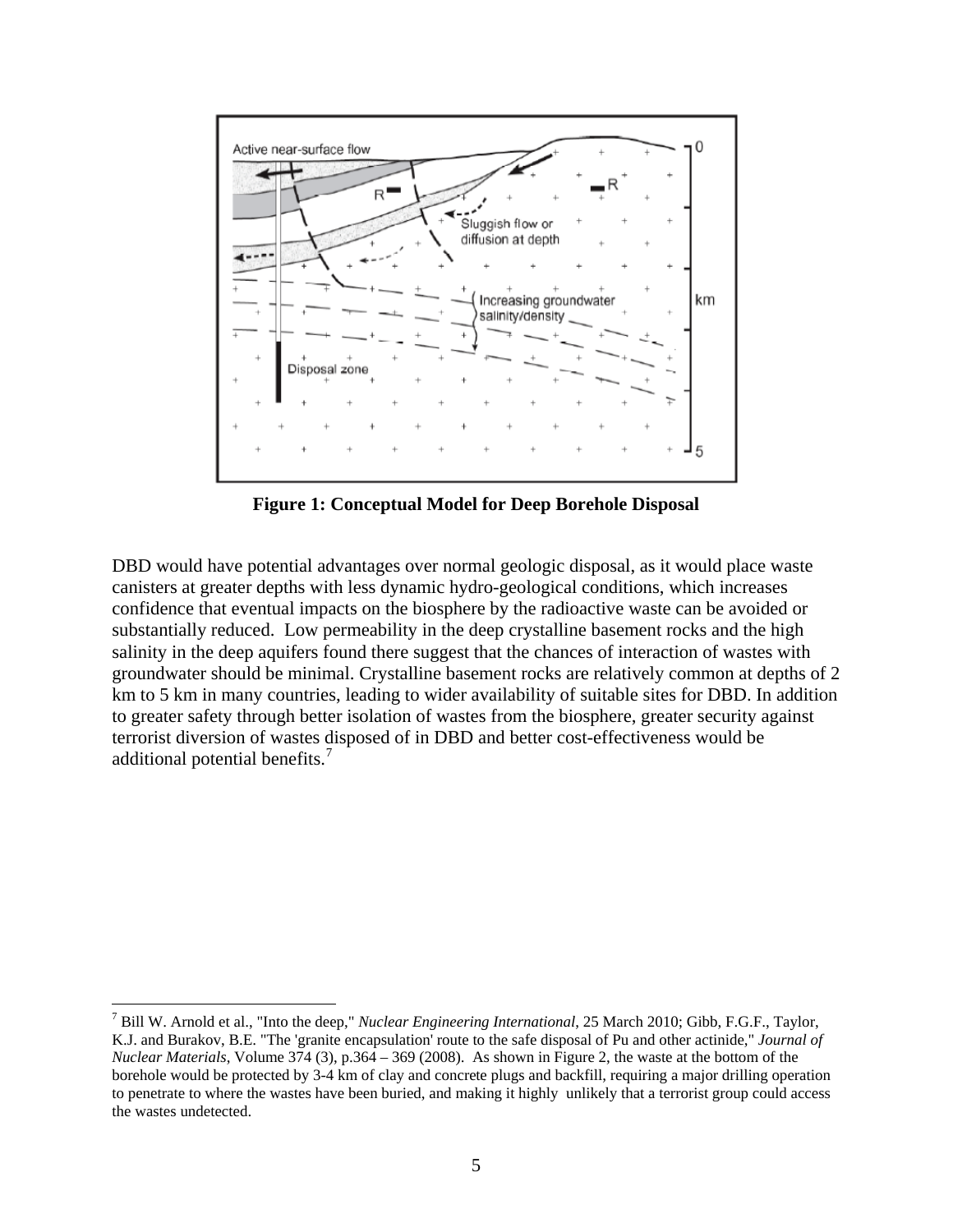

**Figure 2: Schematic of Deep Borehole Disposal** 

# **Site Selection**

Heiken et al. list four factors that define an ideal site for DBD as follows.<sup>[8](#page-5-0)</sup>

- Crystalline rock at the surface or within 1 km of the surface.
- A region that is tectonically stable.
- An area located away from population centers.
- A region not near international borders (i.e. >200 km)

# **Retrievability**

The difficulty of retrieving wastes after final repository closure is one of the contentious issues with respect to DBD. The 2009 MIT report summarizes the main arguments for and against

<span id="page-5-0"></span> $\overline{a}$ 8 Heiken, G, Woldegabriel, G, Morley, R, Plannerer, H and Rowley, J. *Disposition of excess weapons plutonium in deep boreholes – Site selection handbook*. Report of the Los Alamos National Laboratory, Report LA-13168-MS. 1996.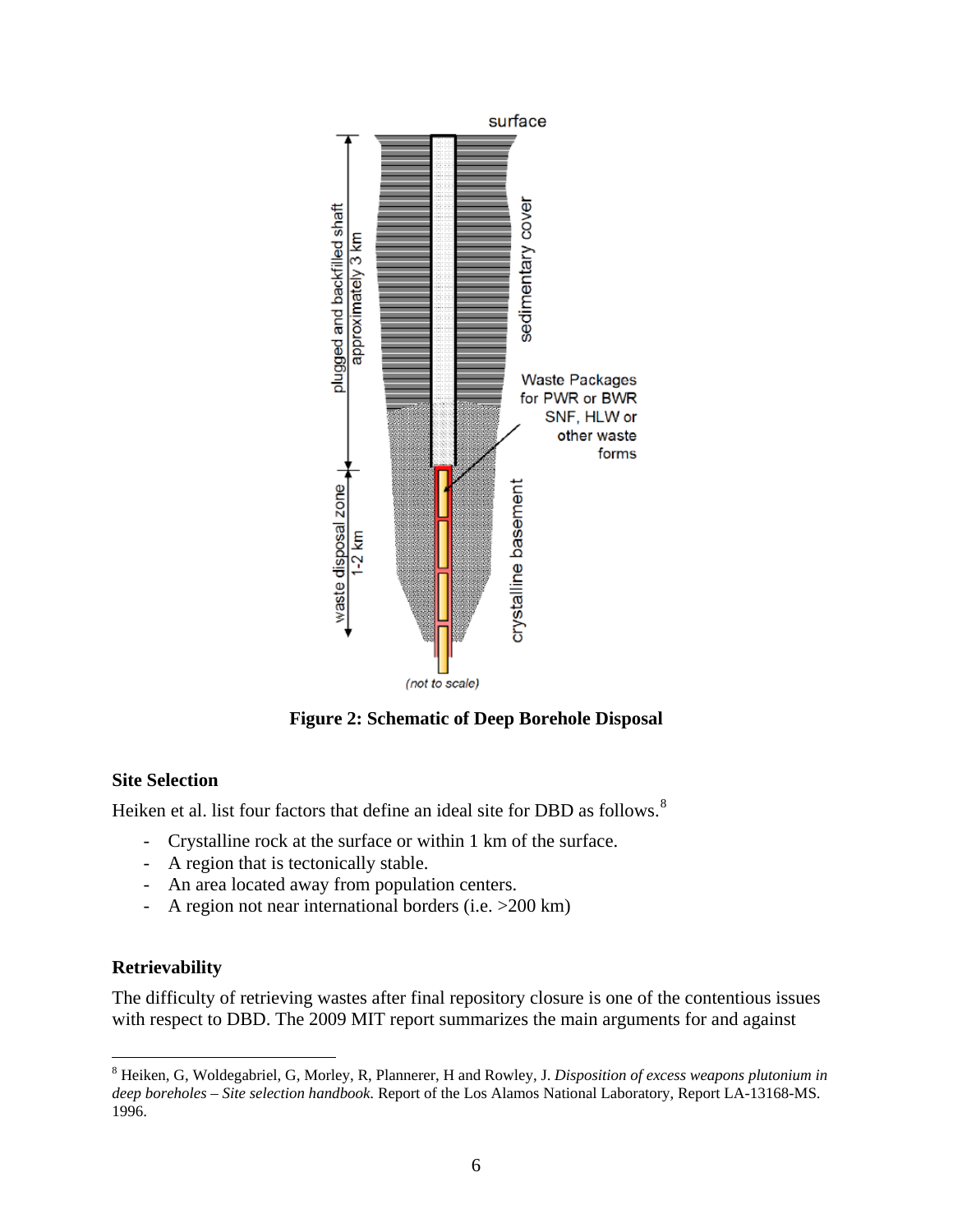retrievable variants of DBD, as shown in Table 2, and reaches the conclusion that non-retrievability/permanent disposal is preferred.<sup>[9](#page-6-0)</sup>

| Option<br>RETRIEVABLE<br><b>CANISTERS</b> | Motivation<br>• Recover Pu, U for<br>reuse as fuel<br>• Correct belatedly<br>discovered problems<br>• Allow for upgrades<br>based on future R&D | <b>Design Implications</b><br>• Larger diameters and clearances<br>• Line entire hole<br>• Use pourable sand fill inside canister<br>• Use graphite sand lubricant between<br>canisters and casing<br>• Prolong interim surface storage<br>• Periodically demonstrate removal<br>• Use removable borehole plug<br>until final entombment<br>• Develop special tools |
|-------------------------------------------|-------------------------------------------------------------------------------------------------------------------------------------------------|---------------------------------------------------------------------------------------------------------------------------------------------------------------------------------------------------------------------------------------------------------------------------------------------------------------------------------------------------------------------|
| UNRETRIEVABLE<br><b>CANISTERS</b>         | • Keep Pu from use in<br>weapons                                                                                                                | • Put SiC sand in plug cement to<br>complexify re-entry drilling                                                                                                                                                                                                                                                                                                    |
|                                           | • Avoid accidental<br>disinterment                                                                                                              | bottom hole liner;<br>$\bullet$ Omit<br>grout<br>canisters in place ab initio                                                                                                                                                                                                                                                                                       |
|                                           | • Maximize efficacy<br>of entombment                                                                                                            |                                                                                                                                                                                                                                                                                                                                                                     |

## **Table 2: Nuclear Spent Fuel Emplacement Options and Strategies**

## **Borehole Drilling Experience**

 $\overline{a}$ 

A 2009 MIT report summarizes borehole drilling experience in the past more recently, as described in Table 3.[10](#page-6-1) A 2009 Sandia National Laboratory (US) study estimates a cost of about \$20 million for construction of each 5 km-depth borehole, which would require about 110 days to drill, not including emplacement operations, licensing, and other activities. This estimate assumes the use existing drilling technologies. $<sup>11</sup>$  $<sup>11</sup>$  $<sup>11</sup>$ </sup>

<span id="page-6-0"></span>9 Benyamin Sapiie and Michael J. Driscoll, *A Review of Geology-Related Aspects of Deep Borehole Disposal of*  Nuclear Wastes: For the MIT Study on The Future of the Nuclear Fuel Cycle, MIT-NFC-TR-109, August 2009.<br><sup>10</sup> Benyamin Sapiie and Michael J. Driscoll, A Review of Geology-Related Aspects of Deep Borehole Disposal of<br>Nuclear

<span id="page-6-2"></span><span id="page-6-1"></span><sup>&</sup>lt;sup>11</sup> Patrick V. Brady et al., *Deep Borehole Disposal of High-Level Radioactive Waste*, SAND2009-4401, August 2009.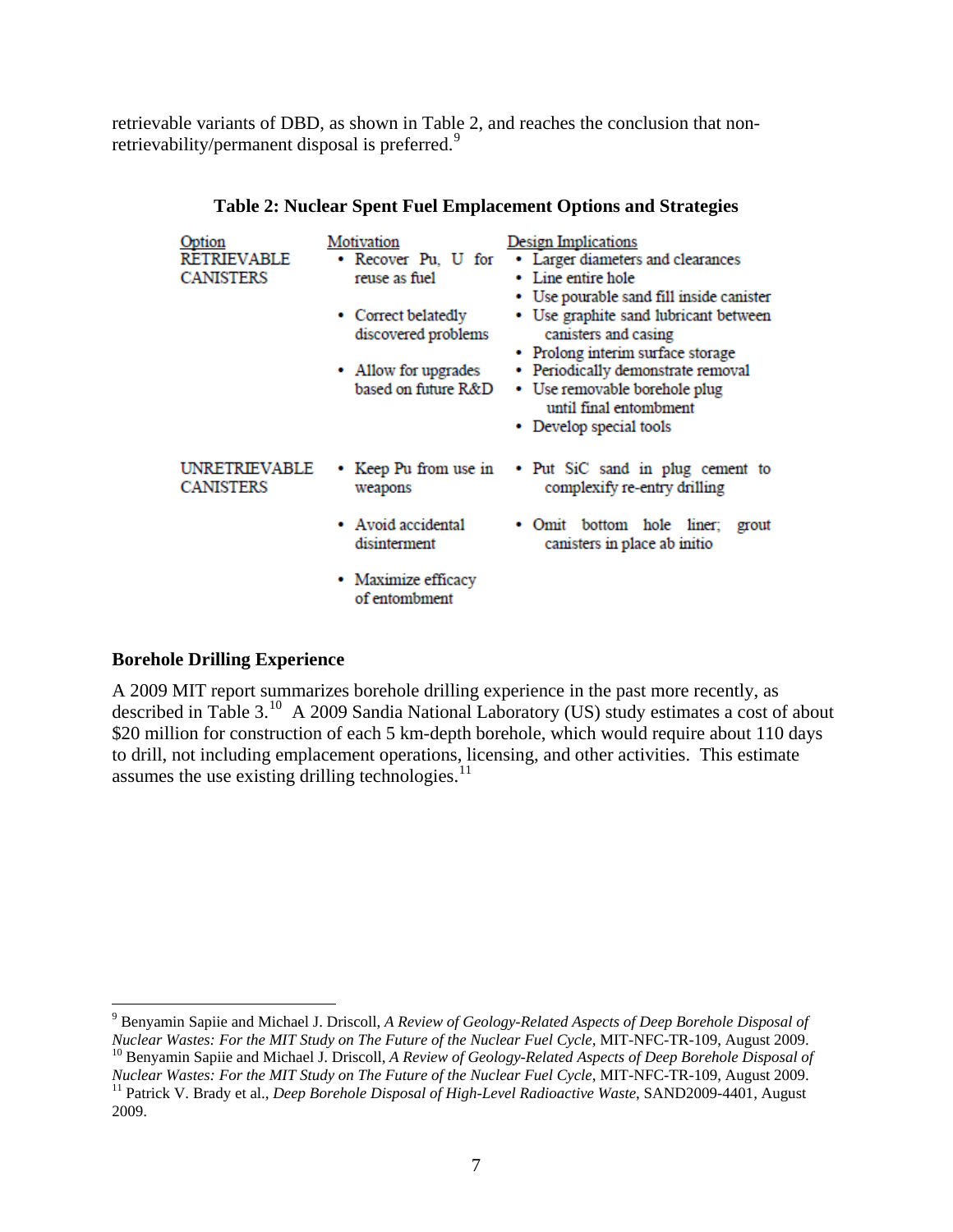#### **Table 3: Experience with Deep Boreholes into Crystalline Rock**

Early Period through 1987)

Reference (2-4) lists a total of 28 boreholes having an average depth of 4300 m: 7 for petroleum exploration, 3 into hot dry rock, 4 hydrothermal geothermal, and 14 scientific.

| Country              | Project       | Depth, m | Bottom Dia.,* cm |
|----------------------|---------------|----------|------------------|
| <b>United States</b> | Fenton Hill   | 4700     | 31               |
| United Kingdom       | Rosemanowes   | 2800     | $-14$            |
| France               | Soultz GPK-2  | @3700    | 21.6             |
| Japan                | Kakkonda      | 3700     | 21.6             |
| Australia            | Cooper Basin  | 4300     | 21.6             |
| Sweden               | Gravberg-1    | @4000    | 31.1             |
| Germany              | <b>KTB-HB</b> | @3000    | 44.5             |
| Switzerland          | Basel 1       | @4000    | 25               |
| Russia               | URS-4         | 4600     | 21.6             |

Recent Boreholes into Crystalline Rock (Post 1985)

\*NOTES: (1) Diameter is hole (not liner) diameter at the depth indicated (which is not necessarily the maximum depth).

(2) Crystalline rock is overlain by sedimentary rock in most instances

(3) Projects are selected from a longer list

(4) Diameters are usually quoted in inches: here multiplied by 2.54 to obtain centimeters.

## **SUITABILITY OF THE KOREAN PENINSULA FOR GEOLOGIC DISPOSAL**

Appropriate siting of DBD is very important to assure the safety of disposal of spent fuel or HLW. The site used should have characteristics suitable to prevent or retard the potential movement of radionuclides from the disposal system to the biosphere. The natural geologic characteristics of the site play an important role in the disposal concept.<sup>[12](#page-7-0)</sup>

A past study<sup>[13](#page-7-1)</sup> provides the following guidelines on desirable site characteristics of DBD, ideally favoring a combination of:

- (1) crystalline rock at the surface or within 1 km of the surface;
- (2) a region that is tectonically stable;

- (3) an area located away from population centers; and
- (4) a region not near international borders.

<span id="page-7-0"></span><sup>&</sup>lt;sup>12</sup> IAEA, *Siting of Geological Disposal Facilities: A Safety Guide*, Safety Series No. 111-G-41 (1994).<br><sup>13</sup> At an ideal site for DBD, it must be demonstrated that there is no fluid movement from the bottom of the boreh

<span id="page-7-1"></span>at a depth of 4 kilometers and there will be no significant migration over the next million years. Grant Heiken et al., *Disposition of Excess Weapon Plutonium in Deep Boreholes: Site Selection Handbook*, LA-13168-MS, September 1996.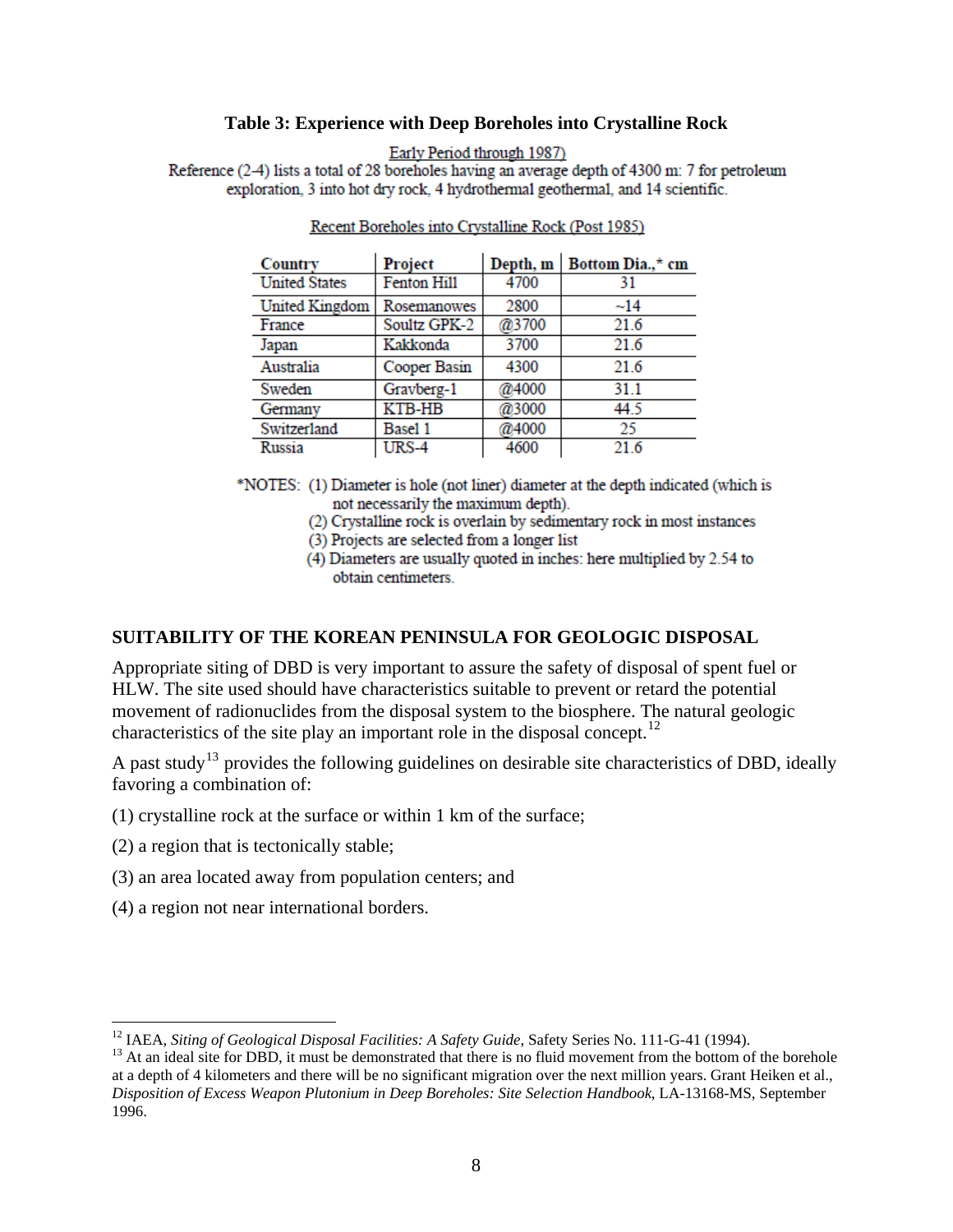# **Geology of the Korean Peninsula**

The Korean peninsula is located between the Eurasian continent and the west Pacific mobile belt. More than half of the exposed area of the peninsula consists of Precambrian metamorphic rocks and Paleozoic-Mesozoic plutonic rocks, while sedimentary and volcanic rocks of Paleozoic and Mesozoic era are distributed on those basements accompanied with tectonic movement.<sup>[14](#page-8-0)</sup>

Based on these lithological characteristics, formation stages and continuity of geological history, a division of tectonic provinces on the Korean peninsula is shown in Figure 3.<sup>[15](#page-8-1)</sup>

According to a KAERI study,  $16$  the massif and fold belts are of primary interest among the tectonic units in Korean peninsula with regard to radioactive waste disposal. The Nangnim massif, Kyonggi massif, and Sobaeksan massif are Archean-early Proterozoic massif. The Hambuk fold belt and Okchon fold belt are upper Proterozoic-upper Paleozoic fold belt. The Kyonggi massif, Sobaeksan massif and Okchon fold belt are located in the southern part of the Korean peninsula.

It is desirable that DBD facilities be located away from population centers. Figure 4 shows population densities in South Korea as of  $2005$ .<sup>[17](#page-8-3)</sup> Combining consideation of the tectonic provinces and the areas of low population density in South Korea provides a rough idea of which areas of the ROK might be suitable sites for DBD.

<span id="page-8-0"></span><sup>&</sup>lt;sup>14</sup> C.S.Kim et al., "Lithological Suitability for HLW Repository in Korea," Proceedings of Symposium entitled *Technologies for the Management of Radioactive Waste from Nuclear Power Plants and Back End Nuclear Fuel Cycle Activities*, Taejon, Republic of Korea, 30 August - 3 September 1999. 15 Ibid.

<span id="page-8-2"></span><span id="page-8-1"></span> $16$  Ibid.

<span id="page-8-3"></span><sup>&</sup>lt;sup>17</sup> Modified from "Statistics Korea" (http://atlas.ngii.go.kr/map/territory.jsp?fcode=03)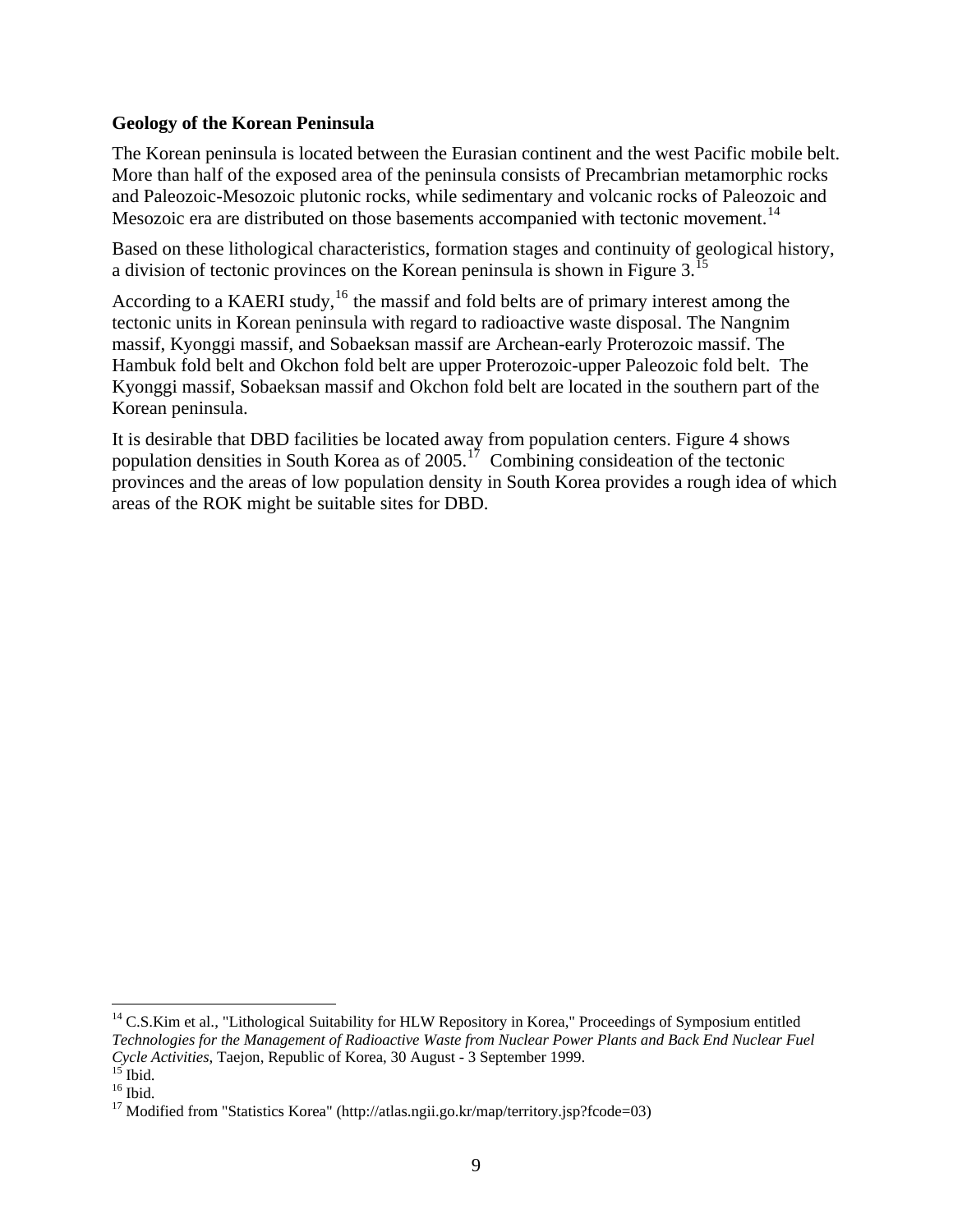

**Figure 3: Tectonic Provinces in Korean Peninsula**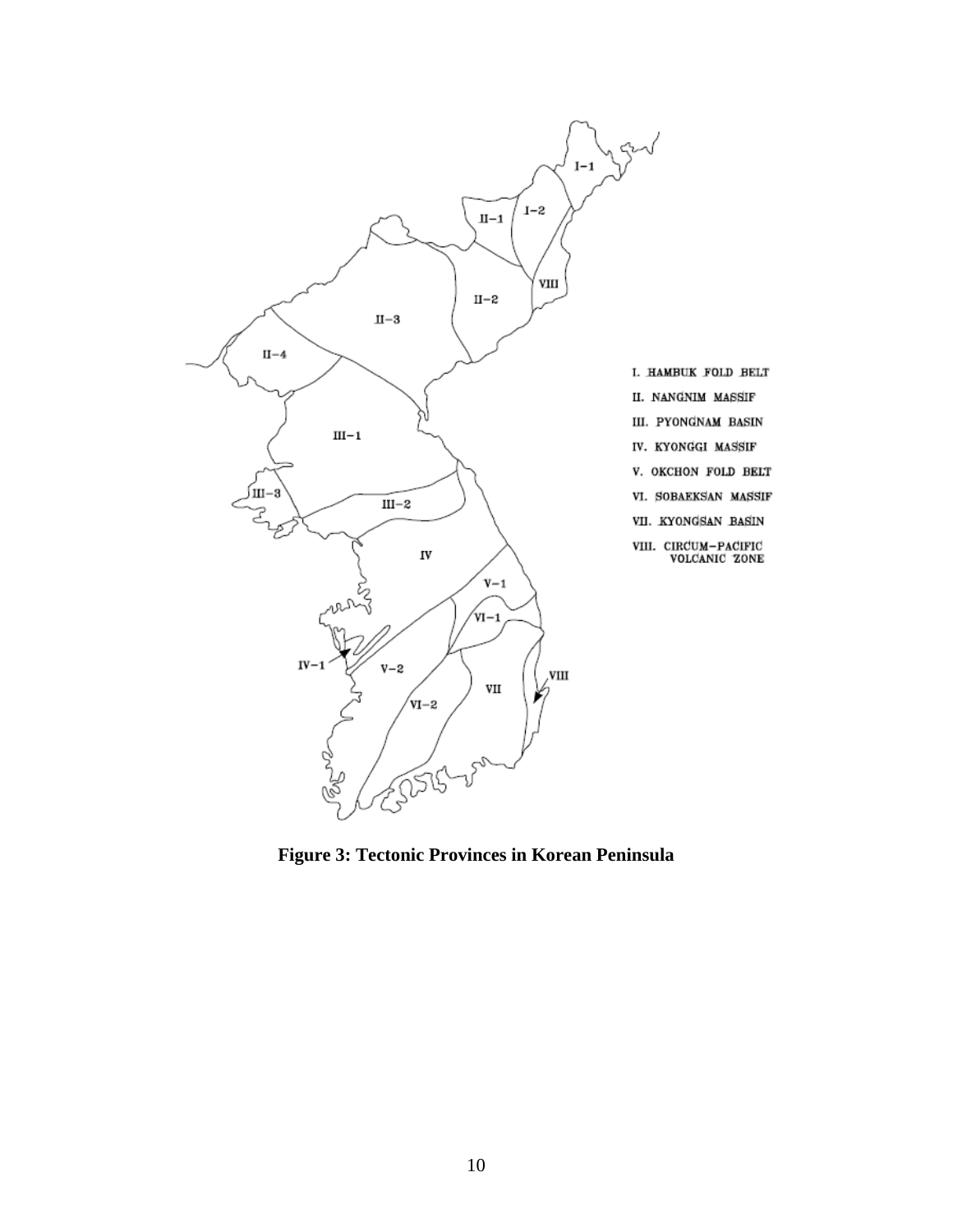

**Figure 4: Population Density Map of South Korea in 2005 (Legend: persons per sq. km)** 

# **Regional Fractures in South Korea**

<span id="page-10-0"></span>In South Korea, there are a few large-scale tectonic fractures, while small-scale fractures are evenly distributed throughout the southern peninsula, as shown in Figure 5.<sup>[18](#page-10-0)</sup>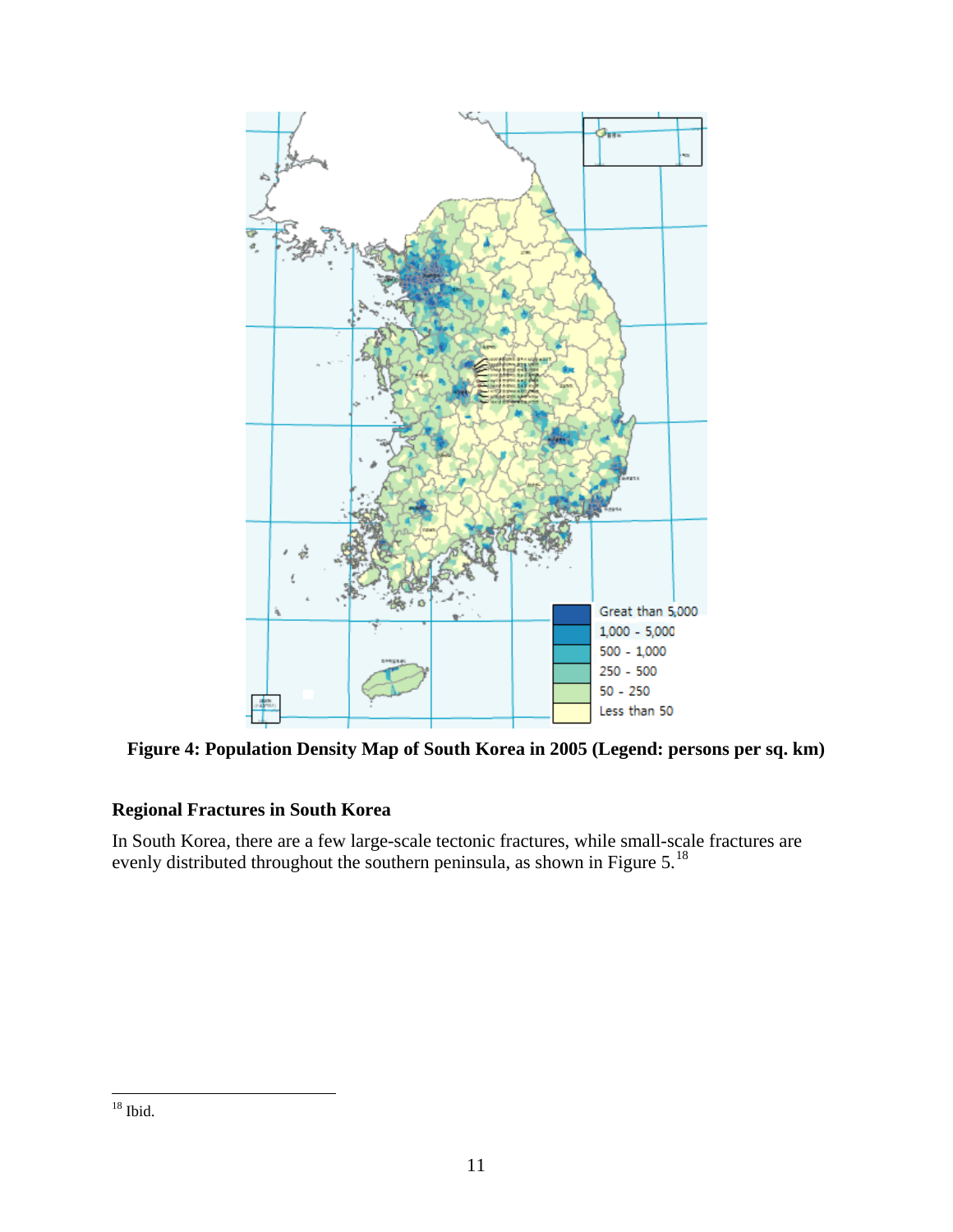

**Figure 5: Fracture Map Superimposed on Tectonic Provinces in South Korea** 

## **Seismicity**

As the Korean peninsula is located in the area where the Eurasian plate contacts with the west Pacific mobile belt, earthquakes in Korea are ascribed to intra-plate seismicity.<sup>[19](#page-11-0)</sup> Table 4 and Figure 6 show historical seismicity records for the Korean peninsula.<sup>[20](#page-11-1)</sup> Even Though low-level earthquake activity has been a historical feature of the Korean peninsula, a large portion of the earthquakes that have occurred have been in the southern part of the peninsula.

 $\overline{a}$  $19$  Ibid.

<span id="page-11-1"></span><span id="page-11-0"></span><sup>&</sup>lt;sup>20</sup> Wenjie Zhai et al., "Research in historical earthquakes in the Korean peninsula and its circumferential regions," *Acta Seismologica Sinica*, Vol.17, No.3, p.366-371, May 2004.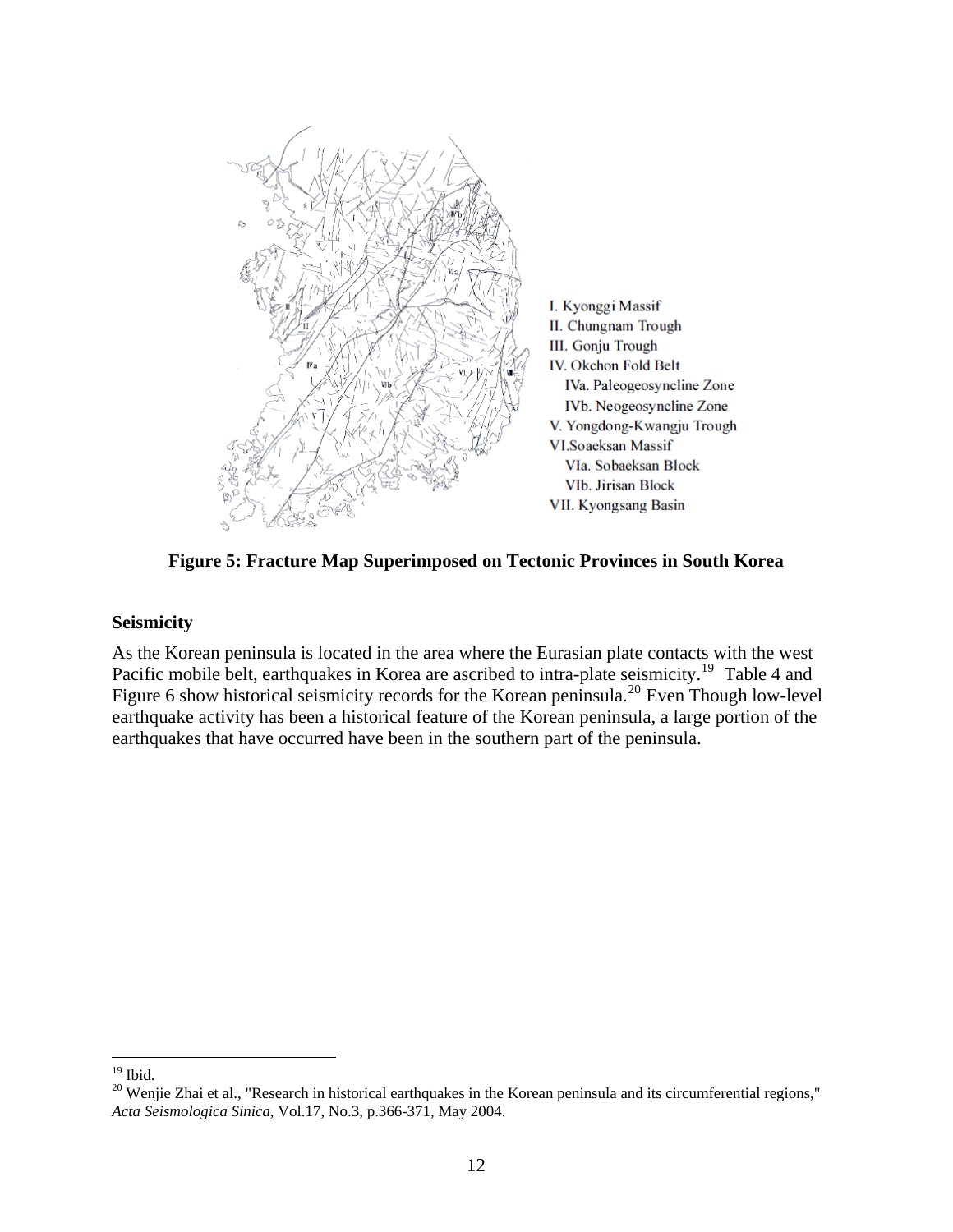| Century         | $4.7-$<br>4.9 | 5~5.9  | $6 - 6.9$ | ≳7   | Total  |
|-----------------|---------------|--------|-----------|------|--------|
| $1\!\!\sim\!10$ | 2             | 11     | ł         | 0    | 14     |
| $11 - 14$       | ı             | 13     | 2         | 0    | 16     |
| 15              | 11            | 13     | 4         | 0    | 28     |
| 16              | 10            | 30     | 5         | 0    | 45     |
| 17              | 0             | 14     | 5         | 1    | 20     |
| 18              | 5             | 8      | 0         | 0    | 13     |
| 19              | 0             | 0      | O         | ı    | ł      |
| 20              | 8             | 15(1)  | 1(2)      | (2)  | 24(5)  |
| Total           | 37            | 104(1) | 18(2)     | 2(2) | 161(5) |

**Table 4: Statistics of Magnitude >4.75 Historical Earthquakes on the Korean Peninsula** 



**Figure 6: Epicentral Distribution of Historical Earthquakes in the Korean Peninsula** 

### **Existing Concept of Spent Fuel Disposal System in South Korea (Mined Repository)**

For comparison purpose, this study describes below a concept of a Korean disposal system designed by Korea Atomic Research Institute (KAERI). KAERI's conceptual geologic repository is designed to be located in granite rocks at depth of 500 m, although the real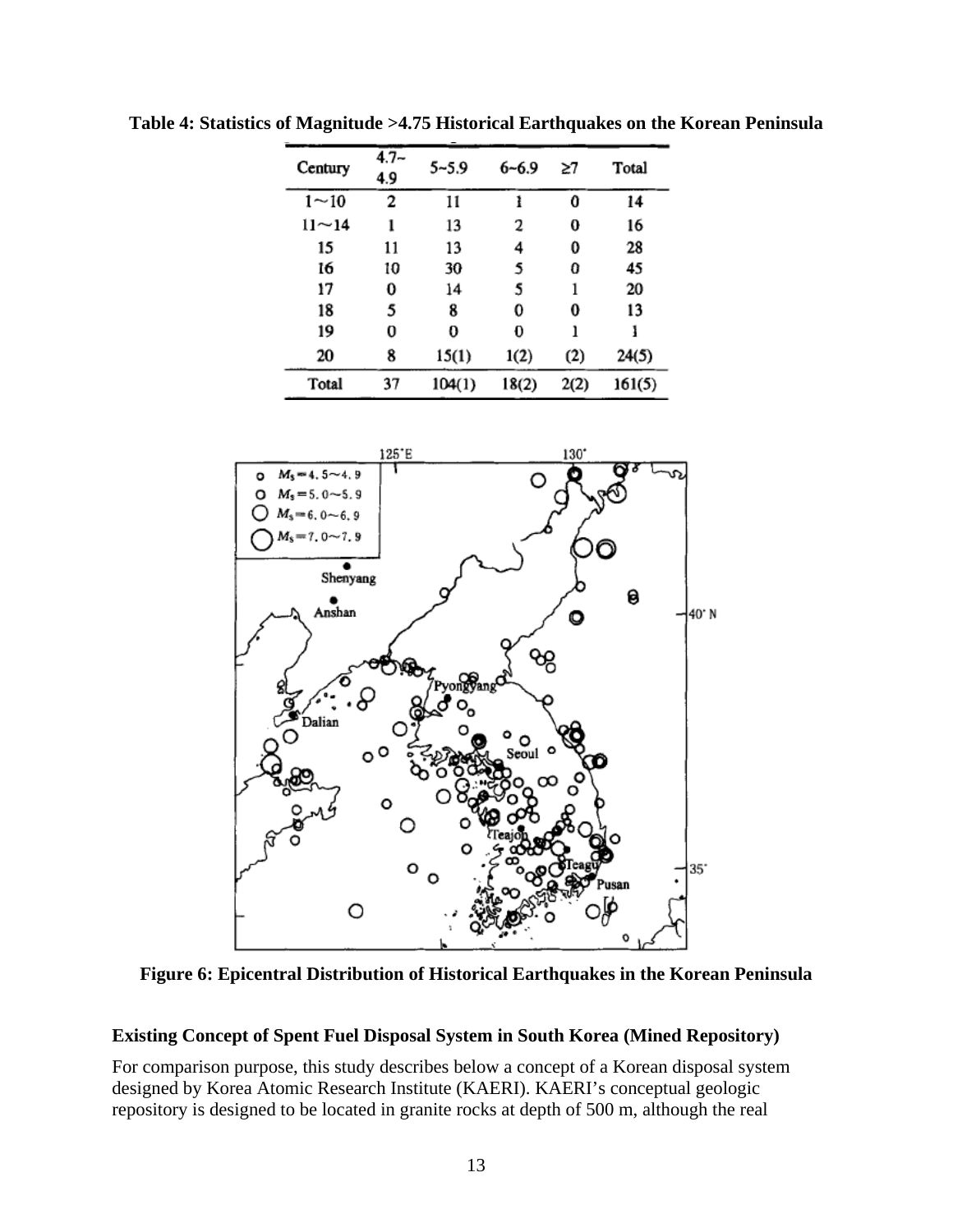repository site has not been chosen as yet. The layout and other specifics of the repository design are provided in Figure 7 and Table  $5.<sup>21</sup>$  $5.<sup>21</sup>$  $5.<sup>21</sup>$  The total capacity of spent fuels disposal in the repository is assumed to be 20,000 tHM of PWR spent fuel and 16,000 tHM of CANDU spent fuel.

According to the KAERI research referenced above, the peak temperature of the bentonite buffer material in which double-walled metal canisters containing spent fuels are buried should be lower than 100 ºC to assure the long term integrity of its physical and chemical properties. With this constraint, the distance between the parallel tunnels in the repository is 40 m, and the minimum distance between two deposition holes for PWR canisters and CANDU canisters are 6 m and 3 m, respectively. These distances are calculated assuming that heat generation is 1,540 W for the PWR canister and 760 W for the CANDU canister, based on spent fuel cooling times of 40 and 30 years, respectively prior to introduction into the repository. This concept of disposal system was designed to be used to evaluate the feasibility of a high-level waste/spent fuel disposal system for the ROK, and to help to formulate data needed to carry out a long-term safety analysis. $^{22}$  $^{22}$  $^{22}$ 



**Figure 7: Layout of the Korean Reference Disposal System** 

<span id="page-13-0"></span><sup>21</sup> Jongyoul Lee et al., "Concept of a Korean Reference Disposal System for Spent Fuels," *Journal of Nuclear Science and Technology*, Vol.44, No.12, p.1565-1573, 2007. Available as http://www.jstage.jst.go.jp/article/jnst/44/12/1565/\_pdf.

<span id="page-13-1"></span> $^{22}$  Ibid.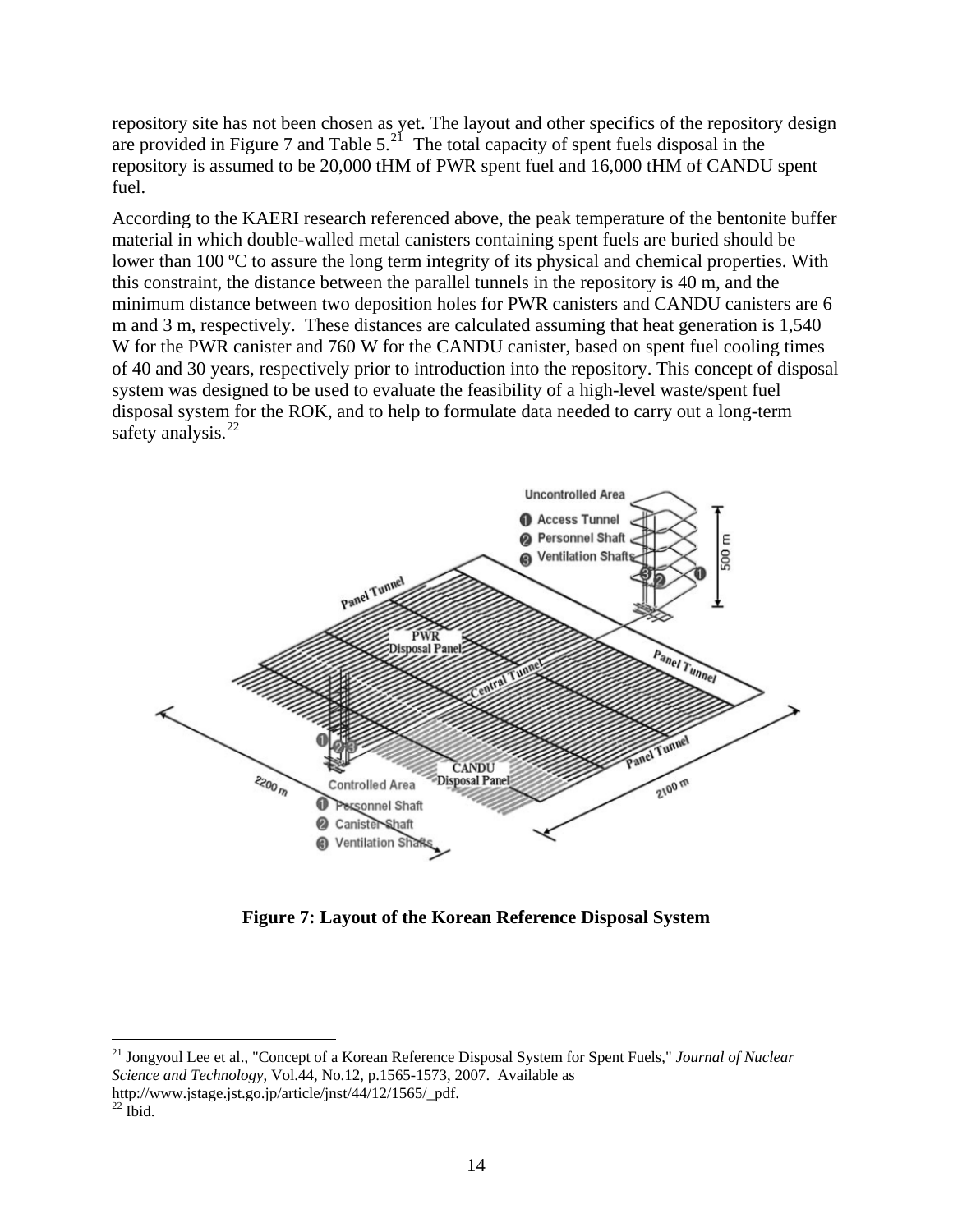| Disposal tunnels              | - Length $251 \text{ m}$<br>$\cdot$ PWR: 37 holes $\Rightarrow$ 36 $\times$ 6 m + 30 m + 5 m = 251 m<br>$\cdot$ CANDU: 55 holes $\Rightarrow$ 54 $\times$ 4 m + 30 m + 5 m = 251 m<br>- 30 m is for concrete plug and fire wall in the mouth<br>- 5 m is for equipment and vehicles in the end<br>- Width $5.00 \,\mathrm{m}$ , Height $6.15 \,\mathrm{m}$ |
|-------------------------------|------------------------------------------------------------------------------------------------------------------------------------------------------------------------------------------------------------------------------------------------------------------------------------------------------------------------------------------------------------|
| Number of<br>disposal tunnels | - PWR: $1.05 \times 11,375 = 11,944$ places for holes<br>$11,944/37 = 323$ disposal tunnels<br>- CANDU: $1.05 \times 2,835 = 2,977$ places for holes<br>$2,977/55 = 54$ disposal tunnels<br>- Total of 377 disposal tunnels                                                                                                                                |

**Table 5: Length and the Number of Disposal Tunnels** 

# **SPENT FUEL MANAGEMENT IN SOUTH KOREA**

# **Institutional Framework in the Radioactive Waste Management**

With regard to the governmental organizations concerned with radioactive waste, the main administrative authorities in the ROK are the Ministry of Knowledge Economy (MKE), which supervises the nuclear power program, and the Ministry of Education, Science and Technology (MEST), which is responsible for nuclear safety regulations including the licensing of nuclear facilities. The Atomic Energy Committee (AEC) under the jurisdiction of the Prime Minister is the supreme organization for decision-making on national nuclear policies. The Nuclear Safety Commission (NSC) under the jurisdiction of MEST is responsible for matters concerning the safety of nuclear facilities and radioactive waste management. MEST is also responsible for developing licensing criteria for the construction and operation of radioactive waste disposal facilities, developing technical standards for operational safety measures, and for assuring safe management of radioactive waste at every stage of the site selection, design, construction, operation, closure and post-closure of radioactive waste disposal facilities. MKE also develops and implements management policies regarding radioactive waste treatment, storage and disposal. These policies are prepared by MKE and deliberated by the AEC before implementation. $^{2}$ 

# **Legal Framework in the Radioactive Waste Management**

Key ROK National laws related to spent fuel and radioactive waste management are the Atomic Energy Act (AEA) and the Radioactive Waste Management Act (RWMA). The AEA provides for matters concerning safety regulations, including permission for construction and operation of radioactive waste disposal facilities. The RWMA, which determines all aspects of managing radioactive waste, was announced on March 28, 2008, and was enacted on March 31, 2010. Based on the RWMA, the Korea Radioactive Waste Management Organization and the Radioactive Waste Management Fund were established. According to the RWMA, KHNP, the utility company, should annually deposit to the Fund the cost of decommissioning of nuclear

<span id="page-14-0"></span> $23$  radioactive waste management in Rep. of Korea

<sup>(</sup>http://www.nea.fr/rwm/profiles/Korea%20report%202010%20web.pdf)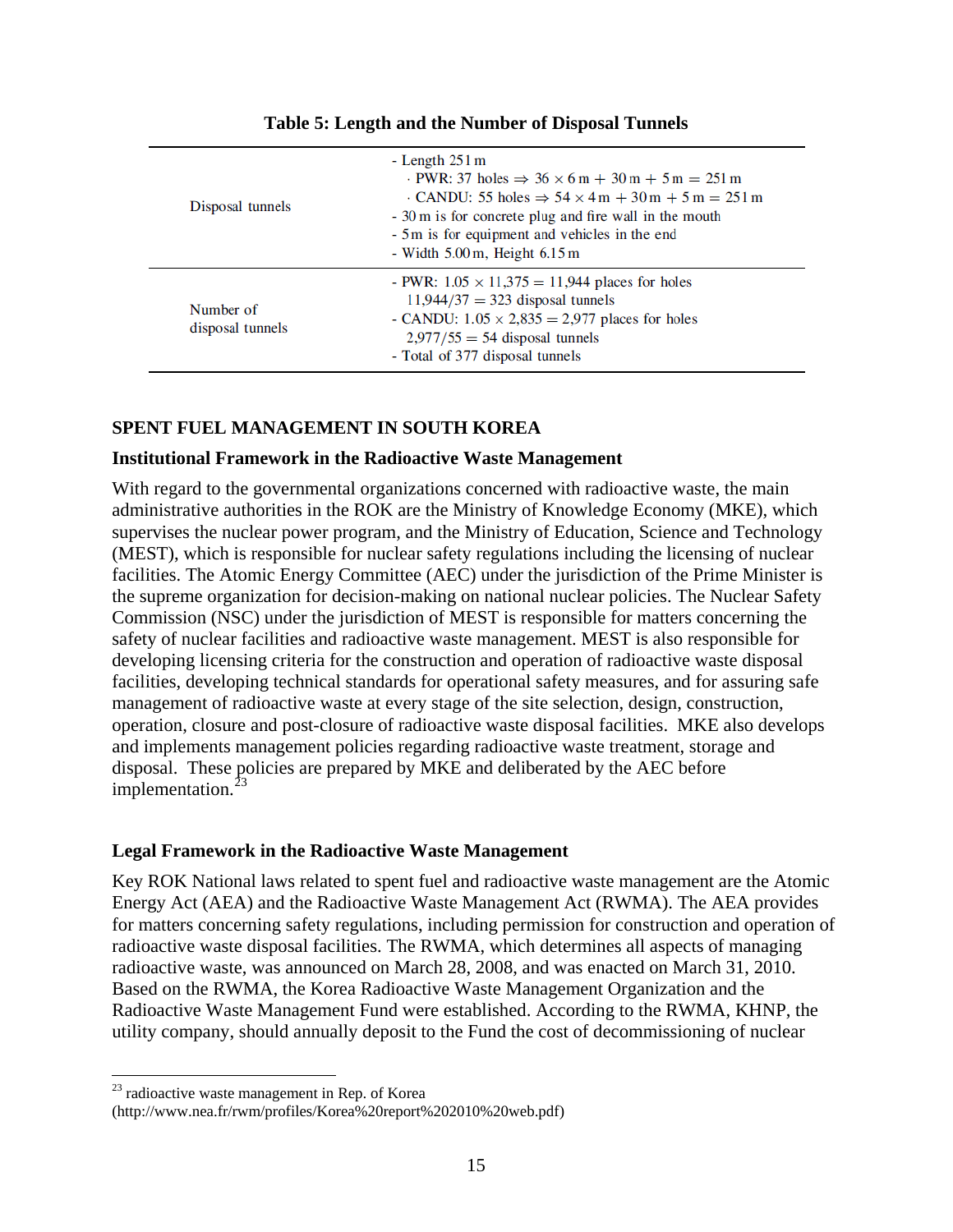power plants, disposal of low and intermediate level waste (LILW), and spent fuel management. Figure 8 shows the financing structure for radioactive waste management in South Korea.<sup>[24](#page-15-0)</sup>

# **Current Practice in the Management of the Spent Fuel**

At its 253<sup>rd</sup> meeting in 2004, the AEC announced that national policy for spent fuel management would be decided later in consideration of progress of domestic and international technology development, and that spent fuel would be stored at a reactor site by 2016 under KHNP's responsibility.<sup>[25](#page-15-1)</sup> South Korea has not decided whether to directly dispose of or recycle spent fuel. Currently, South Korea has no national plan on geologic disposal of spent fuel or HLW. Therefore there are no regulatory and licensing issues relevant to DBD in South Korea either.



**Figure 8: Financing Structure of Radioactive Waste Management in South Korea** 

# **Status and Prospect of Nuclear Power in South Korea**

As described in the introductory part of this report, currently in South Korea 16 PWRs and 4 HWRs are in operation, with 8 PWR units under construction and due to be completed by 2016, and 11 more PWRs to deployed by 2030. Table 6 shows the generating capacities and expected initial operating dates of South Korea's power reactors through  $2021$ .<sup>[26](#page-15-2)</sup>

<span id="page-15-1"></span><span id="page-15-0"></span>25 253rd meeting of Korea AEC in 2004. See, for example, Ministry of Education, Science & Technology, *Korean Third National Report under the Joint Convention on the Safety of Spent Fuel Management and on the Safety of Radioactive Waste Management*, dated October, 2008, and available as www.kins.re.kr/pdf/Korean%20Third%20National%20Report%202008.pdf.

 $\overline{a}$  $24$  Ibid.

<span id="page-15-2"></span><sup>26</sup> [http://www.khnp.co.kr/en/03000100;](http://www.khnp.co.kr/en/03000100) [http://www.khnp.co.kr/en/030100;](http://www.khnp.co.kr/en/030100) Ministry of Knowledge Economy, *The 4th Basic Plan of Long-Term Electricity Supply and Demand (2008 ~ 2022)*, December 2008.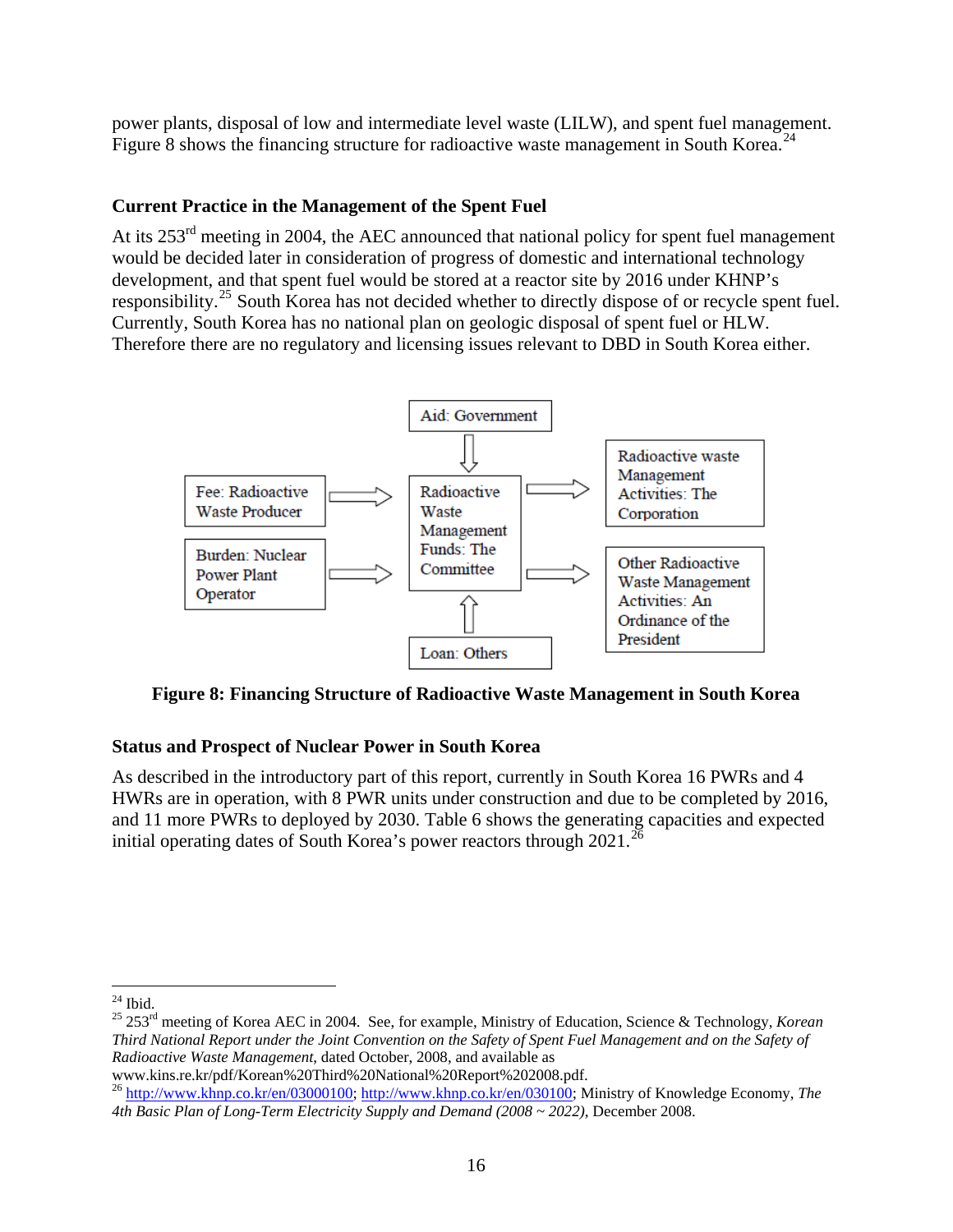| <b>Site</b>                                                                                                                 | Unit                  | <b>Type</b> | Capacity | Operation    | Pool storage          | Programmed        |
|-----------------------------------------------------------------------------------------------------------------------------|-----------------------|-------------|----------|--------------|-----------------------|-------------------|
|                                                                                                                             |                       |             | (GWe)    | (year.month) | capacity <sup>a</sup> | capacity increase |
|                                                                                                                             |                       |             |          |              | (tHM)                 | from re-racking   |
|                                                                                                                             |                       |             |          |              |                       | (tHM)             |
| Kori                                                                                                                        | Kori-1                | <b>PWR</b>  | 0.587    | 1978.4       | 158.8                 |                   |
|                                                                                                                             | Kori-2                | <b>PWR</b>  | 0.650    | 1983.7       | 327.6                 |                   |
|                                                                                                                             | Kori-3                | <b>PWR</b>  | 0.950    | 1985.9       | 270.9                 | 696.4             |
|                                                                                                                             | Kori-4                | <b>PWR</b>  | 0.950    | 1986.4       | 270.9                 | 697.4             |
|                                                                                                                             | Shin-Kori-1           | <b>PWR</b>  | 1.000    | 2010.12      | 428.7                 |                   |
|                                                                                                                             | Shin-Kori -2          | <b>PWR</b>  | 1.000    | 2011.12      | 428.7                 |                   |
|                                                                                                                             | Shin-Kori -3          | <b>PWR</b>  | 1.400    | 2013.9       | 625.7                 |                   |
|                                                                                                                             | Shin-Kori -4          | <b>PWR</b>  | 1.400    | 2014.9       | 625.7                 |                   |
|                                                                                                                             | Shin-Kori -5          | <b>PWR</b>  | 1.400    | 2018.12      | 625.7                 |                   |
|                                                                                                                             | Shin-Kori -6          | <b>PWR</b>  | 1.400    | 2019.12      | 625.7                 |                   |
|                                                                                                                             | Yonggwang Yonggwang-1 | <b>PWR</b>  | 0.950    | 1986.8       | 270.9                 | 697.4             |
|                                                                                                                             | Yonggwang-2           | <b>PWR</b>  | 0.950    | 1987.6       | 270.9                 | 186.8             |
|                                                                                                                             | Yonggwang-3           | <b>PWR</b>  | 1.000    | 1995.3       | 215.4                 | 268.3             |
|                                                                                                                             | Yonggwang-4           | <b>PWR</b>  | 1.000    | 1996.1       | 215.4                 | 268.3             |
|                                                                                                                             | Yonggwang-5           | <b>PWR</b>  | 1.000    | 2002.5       | 224.9                 | $203.8^{b}$       |
|                                                                                                                             | Yonggwang-6           | <b>PWR</b>  | 1.000    | 2002.12      | 224.9                 | $203.8^{b}$       |
| <b>Ulchin</b>                                                                                                               | Ulchin-1              | <b>PWR</b>  | 0.950    | 1988.9       | 144.9                 | 297.7             |
|                                                                                                                             | Ulchin-2              | <b>PWR</b>  | 0.950    | 1989.9       | 144.9                 | 273.7             |
|                                                                                                                             | Ulchin-3              | <b>PWR</b>  | 1.000    | 1998.8       | 215.4                 | 352.6             |
|                                                                                                                             | Ulchin-4              | <b>PWR</b>  | 1.000    | 1999.12      | 215.4                 | 352.6             |
|                                                                                                                             | Ulchin-5              | <b>PWR</b>  | 1.000    | 2004.7       | 224.9                 |                   |
|                                                                                                                             | Ulchin-6              | <b>PWR</b>  | 1.000    | 2005.4       | 224.9                 |                   |
|                                                                                                                             | Shin-Ulchin-1         | <b>PWR</b>  | 1.400    | 2015.12      | 625.7                 |                   |
|                                                                                                                             | Shin-Ulchin-2         | <b>PWR</b>  | 1.400    | 2016.12      | 625.7                 |                   |
|                                                                                                                             | Shin-Ulchin-3         | <b>PWR</b>  | 1.400    | 2020.6       | 625.7                 |                   |
|                                                                                                                             | Shin-Ulchin-4         | <b>PWR</b>  | 1.400    | 2021.6       | 625.7                 |                   |
| <b>Wolsong</b>                                                                                                              | Wolsong-1             | <b>HWR</b>  | 0.679    | 1983.4       | 842.7                 | $(6,929,$ dry     |
| <b>CANDUs</b>                                                                                                               | Wolsong-2             | <b>HWR</b>  | 0.700    | 1997.7       | 736.8                 | storage as of     |
|                                                                                                                             | Wolsong-3             | <b>HWR</b>  | 0.700    | 1998.7       | 736.8                 | February 2010)    |
|                                                                                                                             | Wolsong-4             | <b>HWR</b>  | 0.700    | 1999.10      | 736.8                 |                   |
| <b>Wolsong</b>                                                                                                              | Shin-                 | <b>PWR</b>  | 1.000    | 2012.3       | 504.8                 |                   |
| <b>PWRs</b>                                                                                                                 | Wolsong-1             | <b>PWR</b>  | 1.000    | 2013.1       | 504.8                 |                   |
|                                                                                                                             | Shin-                 |             |          |              |                       |                   |
|                                                                                                                             | Wolsong-2             |             |          |              |                       |                   |
| <sup>a</sup> Pool storage capacity measured in metric tons of original uranium in the fuel (tons heavy metal or tHM). These |                       |             |          |              |                       |                   |

**Table 6: Current and Planned Nuclear Power Capacity in South Korea through 2021**[27](#page-16-0)

values do not include the pool capacity for a full reactor core that is held open in case all the fuel in the current reactor core has to be unloaded quickly.

<sup>b</sup> To be planned in 2012.

<span id="page-16-0"></span><sup>27</sup> J.H. Mok et al., *Examination on Amount of Spent Fuel Stored and Verification on Saturation Time of Pool Capacities*, Kookmin University, May 2009 (in Korean).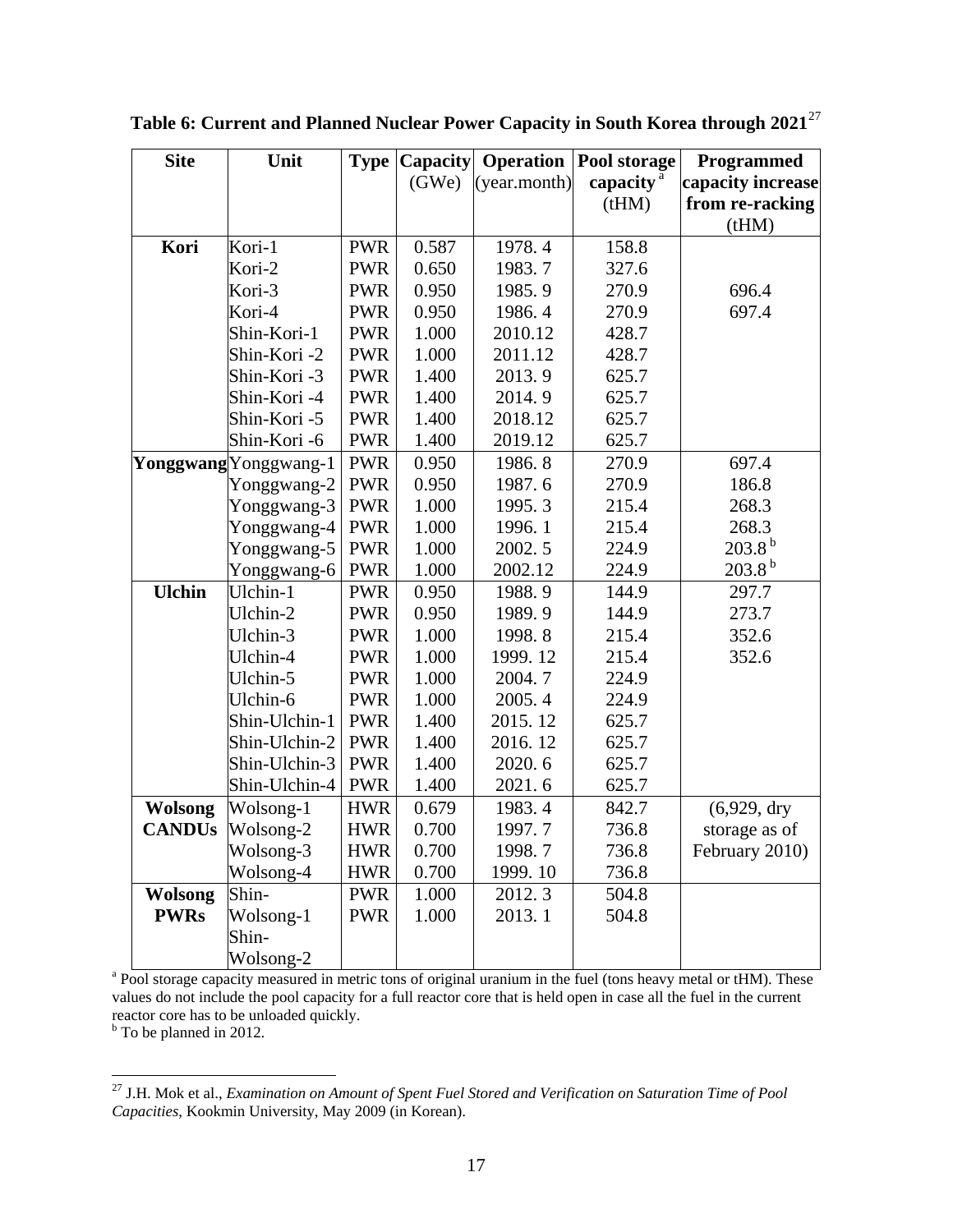## **Status and Prospect of Spent Fuel Generation**

As of the end of 2008, 4,866 tons of spent PWR fuel and 6,082 tHM of spent HWR fuel were stored in the spent fuel storage facilities at South Korea's four NPP sites. Table 7 shows the spent fuel inventories at the four sites as of the end of 2008. According to an analysis by the operator, KHNP, the saturation dates for the current storage at the Kori, Yonggwang and Ulchin sites for spent PWR fuel, and at the Wolsong site for spent HWR fuel, will be 2016, 2021, 2018 and 2017 respectively.<sup>[28](#page-17-0)</sup>

| Kori site | Yonggwang site | Ulchin site | Wolsong site       |
|-----------|----------------|-------------|--------------------|
| (HM)      | 'tHM)          | (HM)        | (tHM)              |
| 1.768     | 1.732          | 1,366       | $2,912$ in pools   |
|           |                |             | 3,170 in dry casks |

## **Table 7: Inventory of spent fuels in South Korea as of the end of 2008**[29](#page-17-1)

Projections of spent fuel generation depend on the capacity factors of the reactors (that is, what fraction of the time they operate and at what average fraction of their nominal capacities), and the burnup of spent fuel (that is, the number of megawatt-days of heat that can be generated from a kilogram of fuel before it is "spent"). The average discharged burnup level for spent PWR fuel is around 50,000 MWd/tHM in today's reactors.<sup>[30](#page-17-2)</sup> Heavy-water reactors are fueled with natural uranium, and the burnup rate is about 7,100 MWd/tHM. Assuming that all NPPs have thermal efficiencies of 33% and capacity factors of 90 percent, which is reasonably consistent with ROK experience, the projections of cumulative spent fuel generation in South Korea from reactors completed by 2030 are given in Figure 9 for the years 2010 through 2050. This study estimates that approximately 51,000 tons of spent PWR fuel and approximately 20,000 tHM of spent HWR fuel will be generated over the entire lifetimes (that is, until each unit is decommissioned, whether before or after 2050) of the 35 PWR and 4 HWR units that will be deployed by 2030.

<span id="page-17-0"></span><sup>28</sup> Ki-Chul Park, "Status and Prospect of Spent Fuel Management in South Korea," *Nuclear Industry*, August 2008 (in Korean).<br> $^{29}$  J.H. Mok et al., *op. cit.* 

<span id="page-17-1"></span>

<span id="page-17-2"></span><sup>&</sup>lt;sup>30</sup> Based on an initial uranium enrichment in fresh PWR fuel of 4.5 percent, J.H. Mok et al., *Examination on Amount of Spent Fuel Stored and Verification on Saturation Time of Pool Capacities*, Kookmin University, May 2009 (Korean); *The Future of Nuclear Power: An Interdisciplinary MIT Study*, MIT, p. 119 (2003).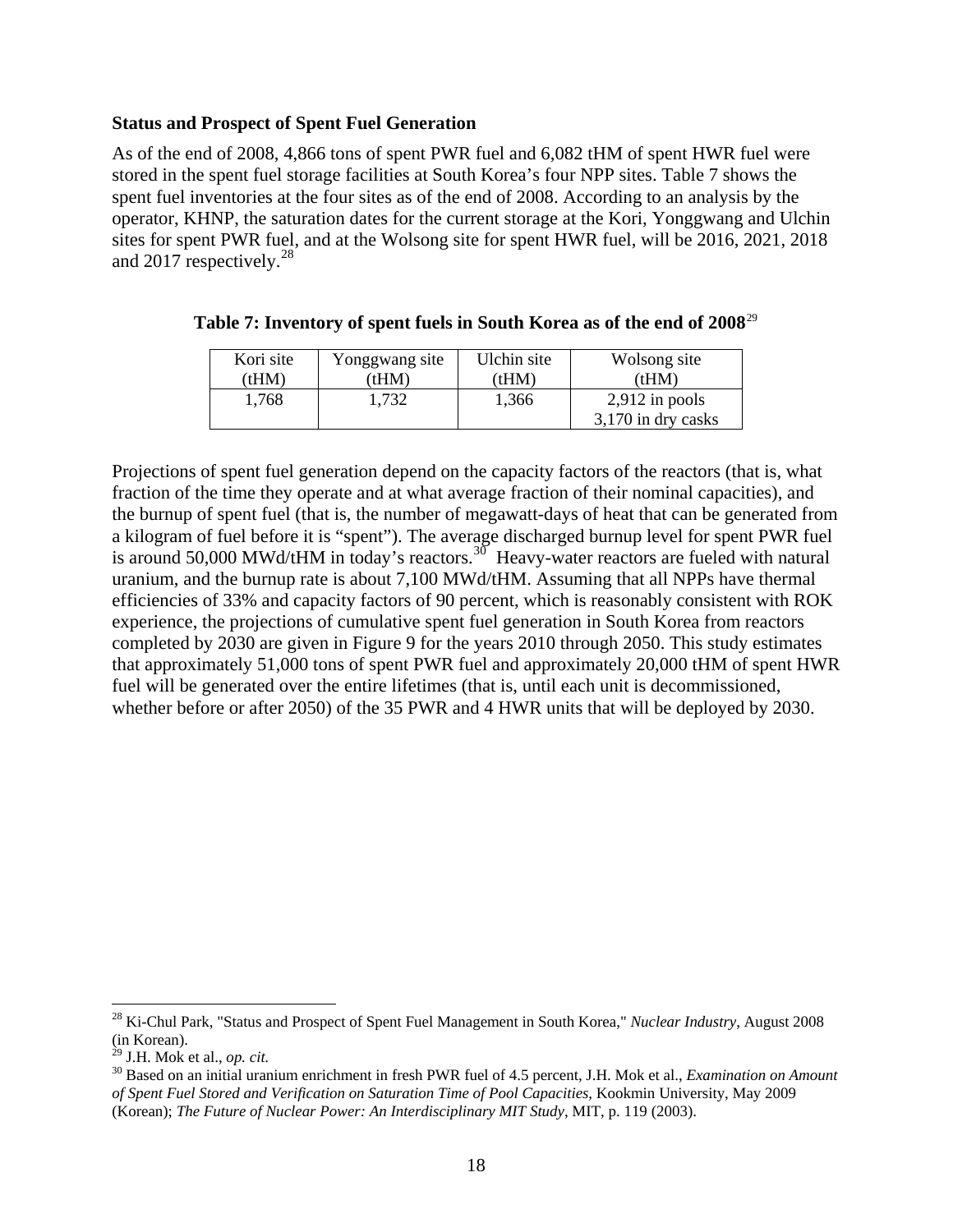

# **Figure 9: Cumulative Inventory of Spent Fuel Generation in South Korea from Reactors Deployed by 2030**[31](#page-18-0)

#### **Rough Cost Estimation of DBD Implementation**

 $\overline{a}$ 

To estimate what the DBD option might cost as a spent fuel disposal option for South Korea, the author made the assumption that 200-400 canisters containing a total of about 100-200 tHM of spent PWR fuel can be accommodated in a borehole in crystalline basement rocks on the order of 5 km deep with a 1-2 km long waste disposal zone, while one borehole might hold about 1,600- 3,200 canisters containing about 32-64 tHM spent HWR fuel, assuming a canister length of 0.6  $m<sup>32</sup>$  $m<sup>32</sup>$  $m<sup>32</sup>$ 

Table 8 shows the roughly-estimated annual costs of DBD construction through 2050 to accommodate the ROKs spent fuel that has cooled for approximately 30 years to that date. These costs are, based on a cost of about \$20 million for construction of each 5 km-depth

<span id="page-18-0"></span><sup>&</sup>lt;sup>31</sup> The assumed 60 and 50-year operating lives for PWRs and HWRs, respectively, are based on the 1st National Energy Basic Plan (2008-2030).

<span id="page-18-1"></span><sup>&</sup>lt;sup>32</sup> Typical HWR fuel, for example, in a CANDU fuel bundle, is about 50 cm in length, 10 cm in diameter, and weighs about 20 kg HM. http://en.wikipedia.org/wiki/Nuclear\_fuel#CANDU\_fuel.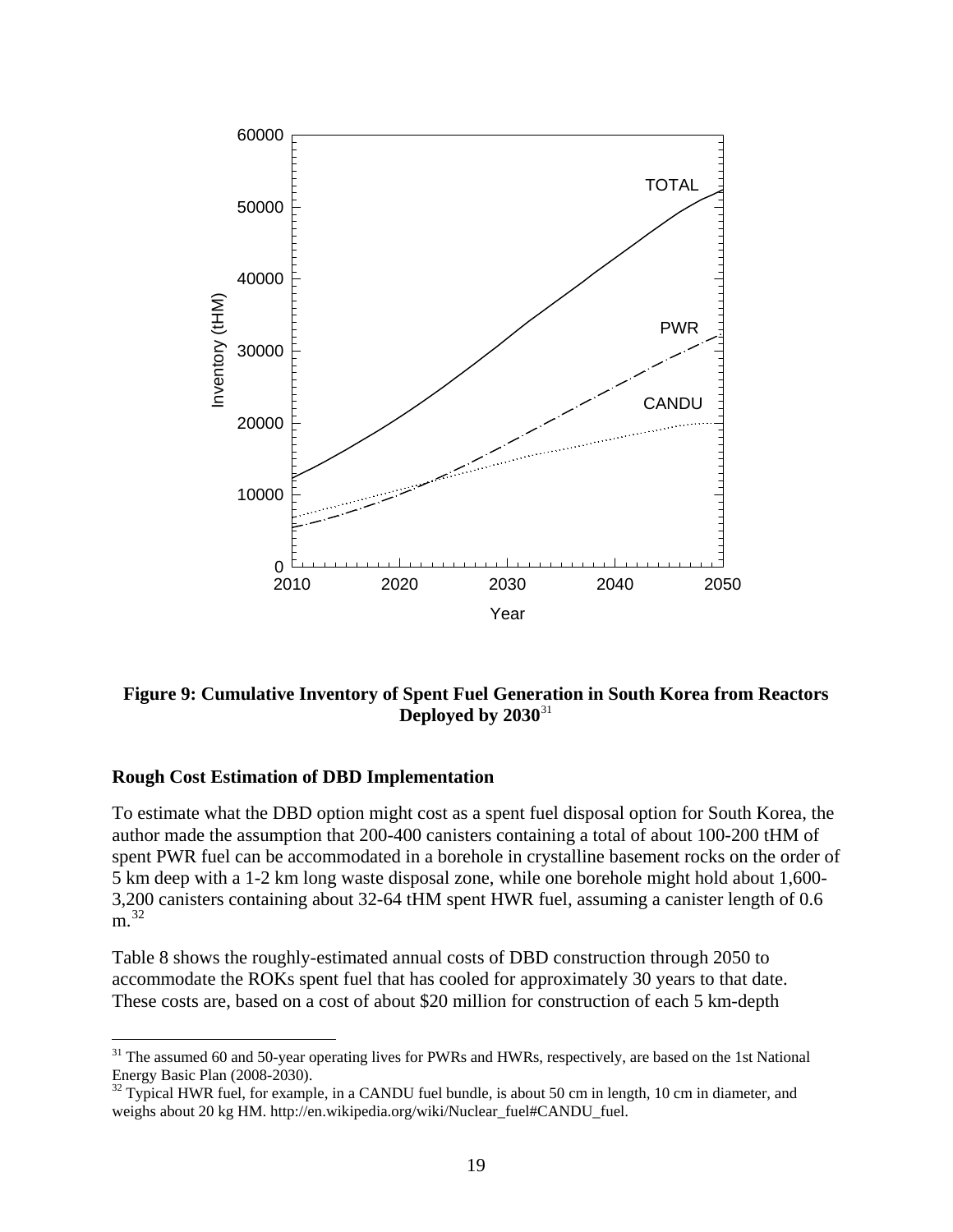borehole, as included in the 2009 Sandia National Laboratory study referenced above<sup>[33](#page-19-0)</sup>. The costs shown do not include any additional costs for items such as administration cost, and with no real escalation (or reduction due to learning) in costs assumed. 2030 is assumed to be the start year for borehole disposal. Table 8 shows the amount of spent fuel disposed of annually, as well as the number of boreholes needed to dispose of cooled spent fuels using DBD from 2030 through 2050. Spent fuel disposal by year is based on historical spent fuel quantities removed from ROK reactors through 2008. So, for example, the quantity of PWR fuel shown as being sent to borehole disposal in 2033 is the amount removed from reactor cores in 2003. After 2008, the estimates of annual new spent fuel production implied by Figure 9, plus 30 years, are used to estimate the amount of spent fuel sent to disposal.

Due to the larger volume of spent fuel discharged, the cumulative cost of DBD for CANDU (HWR) spent fuel for 2030 – 2050 is three times greater than that of PWR spent fuel, despite the fact that PWRs produce much more of the ROK's electricity than HWRs. To reduce the cost of DBD, CANDU spent fuel needs to be more densely packed into canisters before it is subjected to deep borehole disposal.

| Year  |        | <b>PWRs</b>    |                 | <b>CANDUs</b> |                 |                  |
|-------|--------|----------------|-----------------|---------------|-----------------|------------------|
|       | Spent  | # of Boreholes | M\$             | Spent Fuel    | # of Boreholes  | M\$              |
|       | Fuel   |                |                 | (tHM)         |                 |                  |
|       | (tHM)  |                |                 |               |                 |                  |
| 2030  | 2450   | $12.3 - 24.5$  | $245.0 - 490.0$ | 2329          | $36.4 - 72.8$   | $727.8 - 1455.6$ |
| 2031  | 247    | $1.2 - 2.5$    | $24.7 - 49.4$   | 380           | $5.9 - 11.9$    | $118.8 - 237.5$  |
| 2032  | 258    | $1.3 - 2.6$    | $25.8 - 51.6$   | 390           | $6.1 - 12.2$    | $121.9 - 243.8$  |
| 2033  | 257    | $1.3 - 2.6$    | $25.7 - 51.4$   | 390           | $6.1 - 12.2$    | $121.9 - 243.8$  |
| 2034  | 185    | $0.9 - 1.9$    | $18.5 - 37.0$   | 401           | $6.3 - 12.5$    | $125.3 - 250.6$  |
| 2035  | 298    | $1.5 - 3.0$    | $29.8 - 59.6$   | 390           | $6.1 - 12.2$    | $121.9 - 243.8$  |
| 2036  | 297    | $1.5 - 3.0$    | $29.7 - 59.4$   | 390           | $6.1 - 12.2$    | $121.9 - 243.8$  |
| 2037  | 336    | $1.7 - 3.4$    | $33.6 - 67.2$   | 1312          | $20.5 - 41.0$   | $410.0 - 820.0$  |
| 2038  | 538    | $2.7 - 5.4$    | $53.8 - 107.6$  | 102           | $1.6 - 3.2$     | $31.9 - 63.8$    |
| 2039  | 297    | $1.5 - 3.0$    | $29.7 - 59.4$   | 390           | $6.1 - 12.2$    | $121.9 - 243.8$  |
| 2040  | 317    | $1.6 - 3.2$    | $31.7 - 63.4$   | 390           | $6.1 - 122$     | $121.9 - 243.8$  |
| 2041  | 338    | $1.7 - 3.4$    | $33.8 - 67.6$   | 390           | $6.1 - 12.2$    | $121.9 - 243.8$  |
| 2042  | 357    | $1.8 - 3.6$    | $35.7 - 71.4$   | 390           | $6.1 - 12.2$    | $121.9 - 243.8$  |
| 2043  | 405    | $2.0 - 4.1$    | $40.5 - 81.0$   | 390           | $6.1 - 12.2$    | $121.9 - 243.8$  |
| 2044  | 432    | $2.2 - 4.3$    | $43.2 - 86.4$   | 390           | $6.1 - 12.2$    | $121.9 - 243.8$  |
| 2045  | 461    | $2.3 - 4.6$    | $46.1 - 92.2$   | 390           | $6.1 - 12.2$    | $121.9 - 243.8$  |
| 2046  | 489    | $2.4 - 4.9$    | $48.9 - 97.8$   | 390           | $6.1 - 12.2$    | $121.9 - 243.8$  |
| 2047  | 488    | $2.4 - 4.9$    | $48.8 - 97.6$   | 390           | $6.1 - 12.2$    | $121.9 - 243.8$  |
| 2048  | 516    | $2.6 - 5.2$    | $51.6 - 103.2$  | 390           | $6.1 - 12.2$    | $121.9 - 243.8$  |
| 2049  | 545    | $2.7 - 5.5$    | $54.5 - 109.0$  | 390           | $6.1 - 12.2$    | $121.9 - 243.8$  |
| 2050  | 572    | $2.9 - 5.7$    | $57.2 - 114.4$  | 390           | $6.1 - 12.2$    | $121.9 - 243.8$  |
| Total | 10,083 | $50.4 - 100.8$ | $1,008 - 2,017$ | 10,758        | $168.1 - 336.2$ | $3,362 - 6,724$  |

**Table 8: The estimated annual cost of DBD construction from 2030 through 2050** 

<span id="page-19-0"></span><sup>33</sup> Patrick V. Brady et al., *Deep Borehole Disposal of High-Level Radioactive Waste*, SAND2009-4401, August 2009.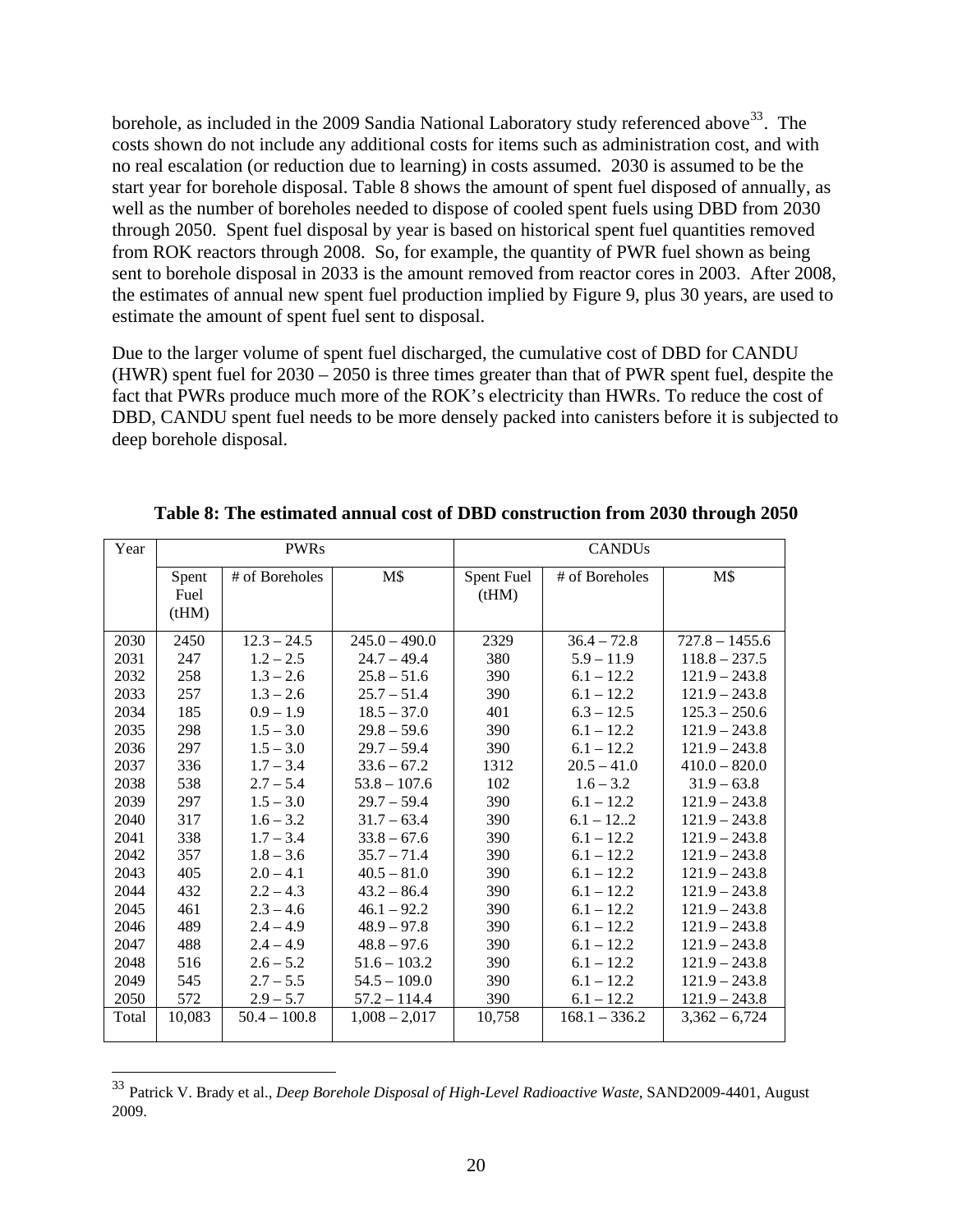Overall, Table 8 shows that the undiscounted cost of disposing of the spent fuel generated in the ROK and sufficiently cooled (30 years) for DBD disposal are in the range of about \$4 to \$9 billion from 2030 through 2050. Put into perspective, this cost amounts to about \$0.001 to \$0.002 per kWh of electricity generated in nuclear power plants in the ROK through 2020.

# **Recent Public Opinion of Local Communities**

The author of this report, Jungmin Kang, undertook a week-long research trip to South Korea's four NPPs sites in mid-September 2010. The followings are his key findings from the trip.

- The local people<sup>34</sup> who live near nuclear power plants sites are not aware of the safety superiority of dry cask storage of spent fuel, when compared with pool storage, and are also not aware of the potential safety superiority of deep borehole disposal of spent fuel, compared with normal geologic disposal.
- Local people showed an interest in considering on-site dry cask storage of spent fuel as well as possible in-situ deep borehole disposal if the safety of those options were assured by reliable experts and the local sites are properly compensated financially.
- Educating local people will be very important to achieving on-site dry cask storage of spent fuel as well as possibly in-situ deep borehole disposal in South Korea.

## **Political and Legal Issues**

There would be political implication of implementing DBD of spent fuel in South Korea. The South Korean nuclear fuel cycle community, represented by KAERI, strongly insists on pyroprocessing as its favored alternative for future spent fuel management in the ROK, and would not support any kind of direct disposal of spent fuel in South Korea. Locals living near nuclear facilities, on the other hand, have as their major goal safe geologic disposal of spent fuel and/or HLW.

There are no current legal issues that might affect the practicality of borehole disposal of spent fuel in South Korea, since the current South Korean Atomic Energy Act does not includes any articles relevant to spent fuel disposal.

## **International Cooperation**

<span id="page-20-2"></span> $\overline{a}$ 

A 2010 MIT study recommends research and development of deep borehole disposal for spent fuel and HLW management,<sup>[35](#page-20-1)</sup> based on recent relevant research including a collaborative study done by MIT and Sandia National Laboratories.<sup>[36](#page-20-2)</sup>

<span id="page-20-0"></span> $34$  Local people mentioned at this report are representatives of non-governmental organizations based near reactor sites who Jungmin Kang met during his trips in mid-September 2010. 35 MIT, *The Future of the Nuclear Fuel Cycle: An Interdisciplinary MIT Study* (2010). Available as

<span id="page-20-1"></span>web.mit.edu/mitei/docs/spotlights/nuclear-fuel-cycle.pdf.